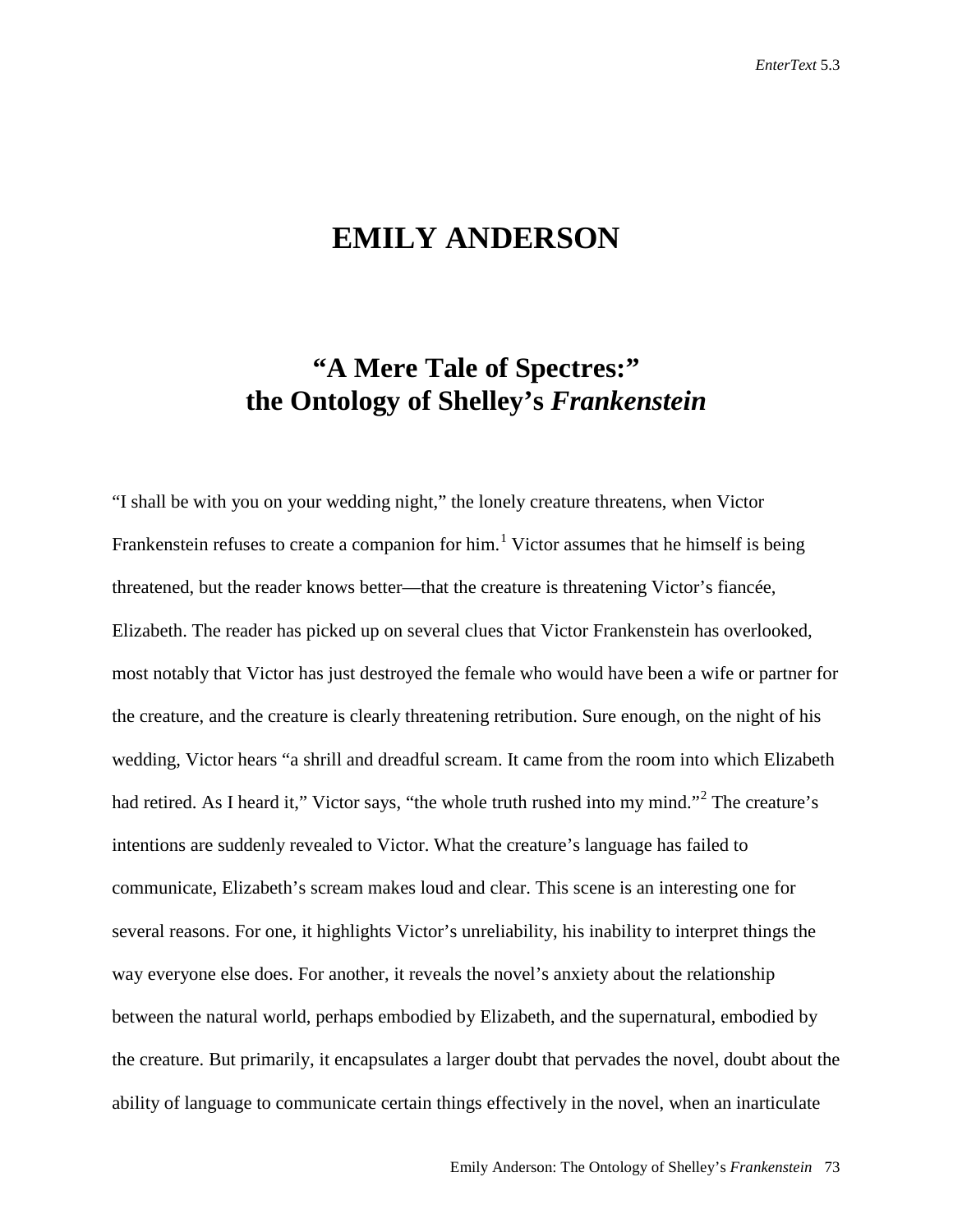scream expresses what language has not.

Gothic novels such as *Frankenstein* betray much anxiety about what was at stake ontologically and epistemologically in the Enlightenment revolution. As George Haggerty notes, the gothic tale "becomes a structure of belief and understanding that defies the tenets of realistic novelizing…. It emerges as the form that allows private experience to be suspended between novelistic fact and romantic fantasy, between daylight and moonlight, with the result that a new power of literary expression is realized."[3](#page-22-0) Gothic novels are keenly aware that issues of subjectivity permeate any narrative, and all gothic narratives thematise ontological questions, issues surrounding interpretation, and problems with representation. For one thing, in *Frankenstein* we have a first-person narrator, a homodiegetic storyteller. Todorov notes that a first-person narrator is the best way to present the fantastic, which is true because we are particularly vulnerable to ambiguity in first-person narration.<sup>[4](#page-22-1)</sup> Susan Stewart notes that "We derive our confidence in the reliability of the 'I' from its invitation to change places, its articulation of itself as an ordinary human voice, a voice telling a true experience narrative like any other such narrative we might encounter in our everyday lives."[5](#page-22-2) In other words, Walton and Frankenstein exist within the diegesis, and because the story is formally identical to a story we might tell, we sympathise with them, relatively ordinary characters in the midst of the extraordinary.

In using first-person narrators, *Frankenstein* does its best to create confusion and ambiguity. It is not just the events of the novel but the narrative itself that defies interpretation: "A first-person narrator may be assessed for his reliability if the author supplies the necessary ironic clues. Frequently, Gothic fiction leaves us guessing and thereby greatly increases the sense of groping toward something puzzling and partly known…. [T]he narrative method is always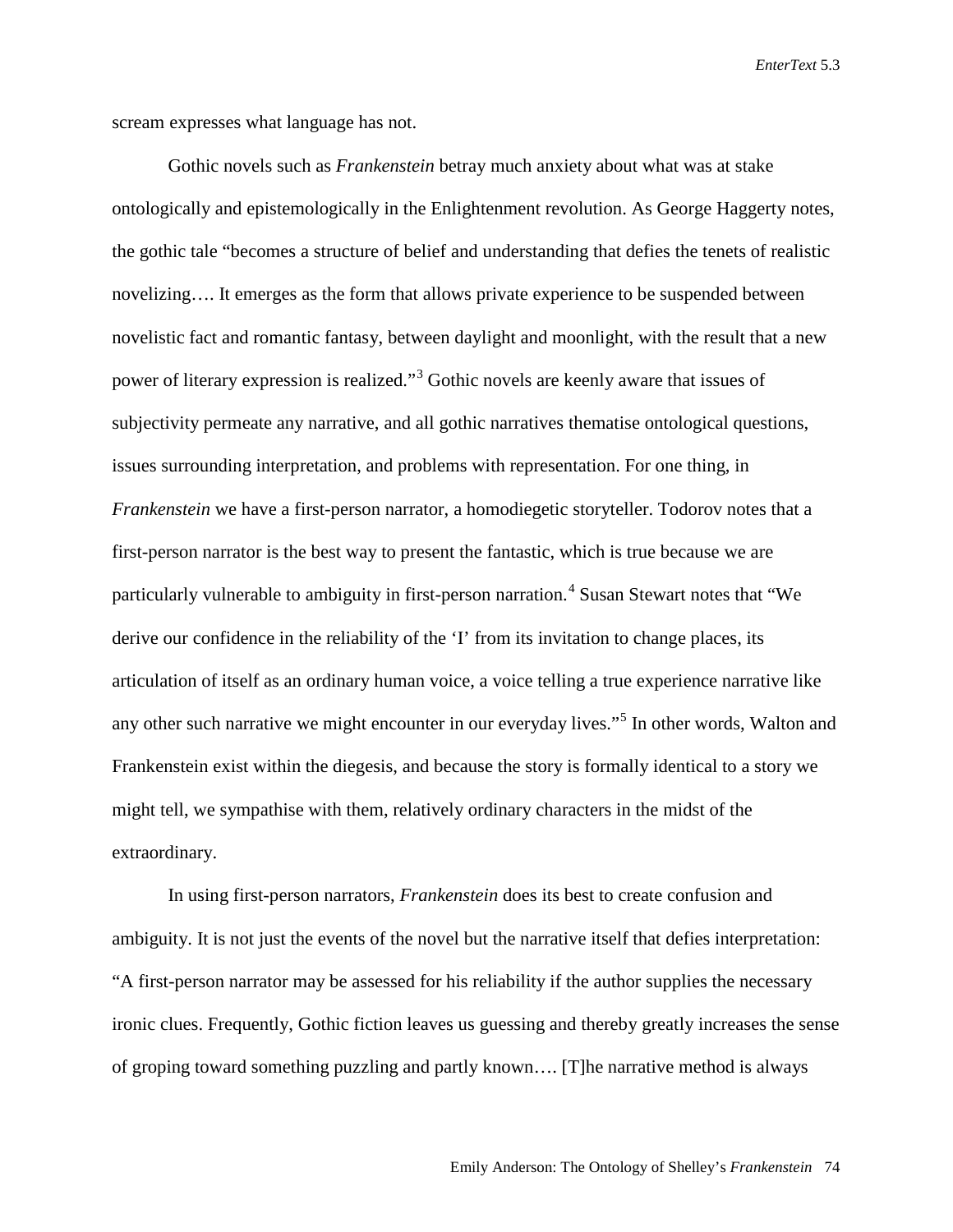used to make the world of the novel strange," Elizabeth MacAndrew writes. <sup>[6](#page-23-0)</sup> Along similar lines, Mark Hennelly notes that one existentialist theme in the gothic novel is the failure of real communication and the irony in speech.[7](#page-23-1) Both MacAndrew and Hennelly see a failure of language, here, an indeterminacy in language that necessarily extends to the story. Although we search for meaning, both the gothic mind and the gothic world are strange, unable to be represented or understood.

But most critics fail to consider these issues in conjunction with the realist texts of the period. When the two genres are considered together, they are usually opposed—realist novels characterised as participating in the Enlightenment, gothic novels not. The relationship between the two literatures, though, is much more complicated and much more fruitful. We must acknowledge that Frankenstein's misinterpretation of the creature's threat, while frustrating, results from very real questions about the world around him. Shelley's novel and more realist texts are engaged in a conversation about the nature of the world, of the mind, and of language. The story that Shelley tells and the anxieties she betrays are intrinsically related. Specifically, with the central event in the novel, the creation, Shelley resists the pragmatic approach that the more realistic novels of the time, Jane Austen's and Sir Walter Scott's, take toward questions about physical or metaphysical status—what it means to be supernatural, for example.

Furthermore, once the reader accepts the possibility of the creature's coming to life, the novel must provide both the reader and the novel's characters with witnesses who can attest to the truth or falsity of this fantastic event. But in giving their testimonies, the novel's witnesses muddy rather than clarify the events they would explain and do little more than give rise to the kind of doubt a jury might have about whether an account of an event can ever be trustworthy. In fact, the structure of the novel revolves around the possibility of witnessing, and just as the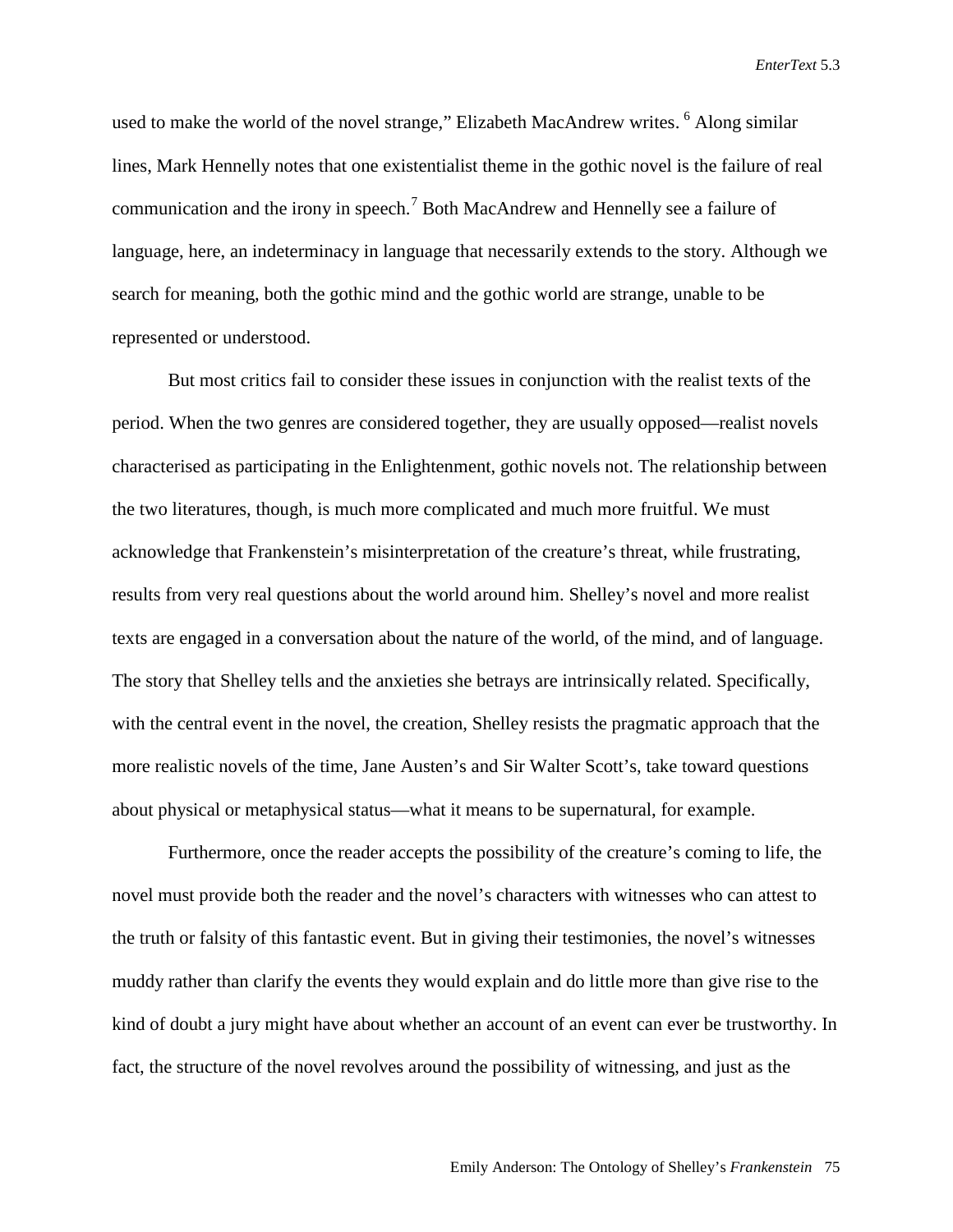characters in the novel remain unconvinced of the creature's true nature, the reader is finally unable to trust any of the novel's three narrators. Our situation as readers is analogous to Walton's situation as the narratee: we are listening to an incredible story and trying to make some sense of it. And of course the entire novel is made up of various levels of nested storytelling, from Walton's tale to the stories the cottagers tell, and to that extent the novel very literally revolves around storytelling and interpretation. As the novel progresses, it becomes clear that the more preternatural the premise, and thus the more necessary the witnesses, the less likely it is that any account could suffice. Ultimately, in *Frankenstein* language is incapable of representing subjectivity, and it is an anxiety over this fact that motivates the novel.

To understand Shelley's deviation from the dominant literary forces, of course, we must examine the characteristics of novels that *Frankenstein* resists. Scott and Austen dominated Romantic fiction, and both participate in the increasingly pervasive realist mode. In fact, Scott's definition of the novel matches quite closely the standard definition of realism: he writes that the novel is a "fictitious narrative [in which] the events are accommodated to the ordinary train of human events, and the modern state of society."[8](#page-23-2) The key word here is "ordinary." It is this willingness to focus on the ordinary, on the seemingly mundane, that anticipates the priorities of Victorian Realism, with its attention to social relationships and the mundane.<sup>[9](#page-23-3)</sup> Scott's historical accuracy is an attempt to represent the reader's world more faithfully than romances or gothic novels had. In fact, as Elliot Engel and Margaret King point out, "Scott's painstakingly accurate research into the historical events and local customs which form the background of his novels helped to elevate the status of the novel by making it a source of factual knowledge rather than mere frivolous entertainment."<sup>[10](#page-23-4)</sup> That the reader might learn something in a novel about the actual world, not only about a fictional world, is an idea central to realist fiction. Harry Shaw has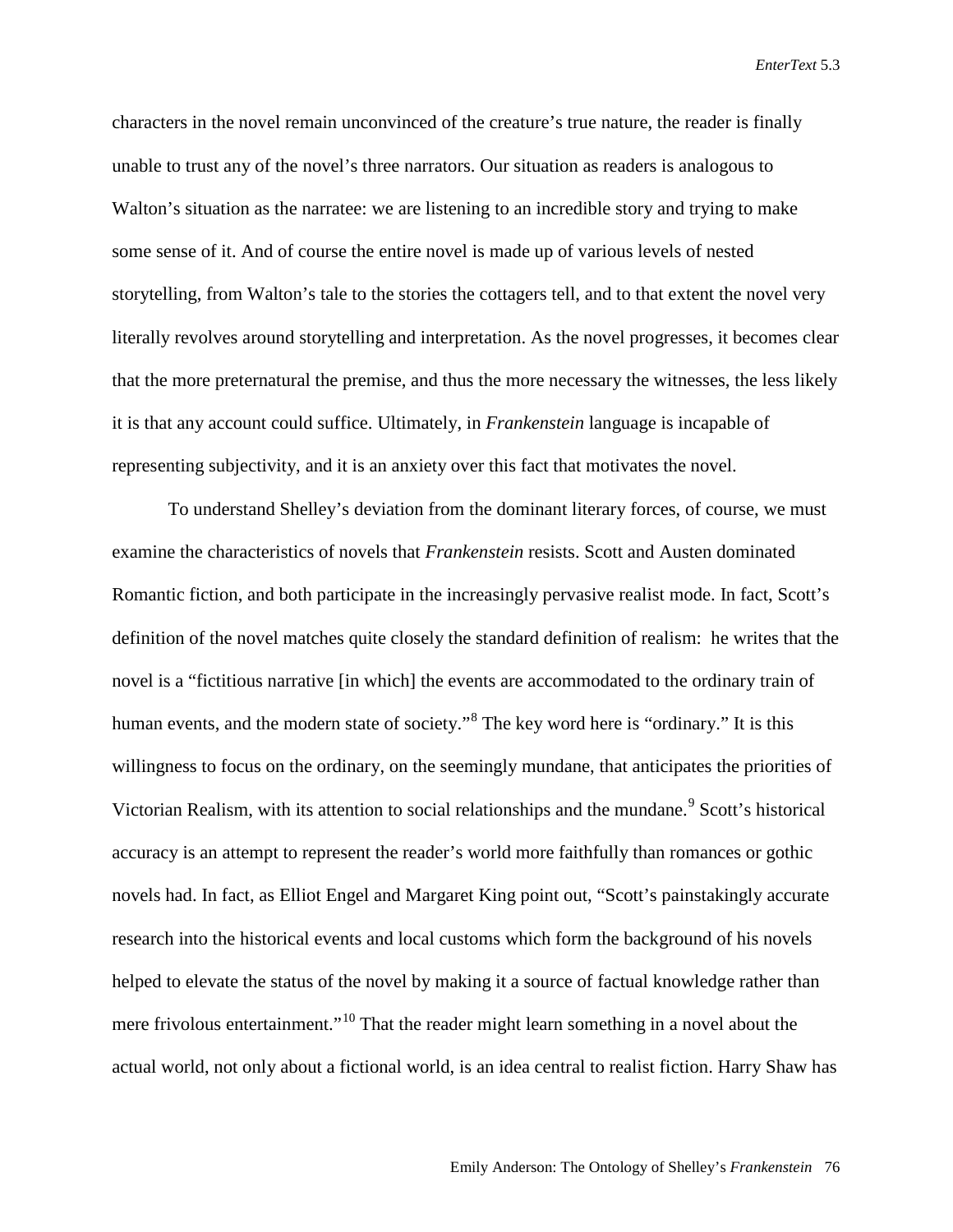called Scott's novels a "metonymical representation" of the world, a "fictional means to represent history seen in the mode of historicism."<sup>[11](#page-23-5)</sup> Scott's novels purport to tell the truth about what happened, not only in the novel, but occasionally in real life.

Scott's novels, then, embody a Romantic realism, recounting the ordinary events and using the seemingly transparent language that would soon dominate English fiction. Scott's novels, though, were not the only ones reshaping the dominant fictional mode—Jane Austen's novels were perhaps even more realistic.

In several ways, Austen predicted Victorian realism more clearly than Scott did. George Levine writes that "Realism got its second full start in the English novel (after Defoe, Richardson, and Fielding) in the work of Jane Austen, and in the historical context of Romantic transformations of experience that reveal the world in a grain of sand."[12](#page-23-6) Levine's claim that Austen's novels "reveal the world" is telling. Even more than Scott's, her novels do, in fact, appear to reflect the world in which her readers lived, as opposed to novels more heavily influenced by romance, which are clearly fictional. In fact, Scott himself praised this quality in Austen's novels in a review of *Emma*:

> The narrative of all [Austen's] novels is composed of such common occurrences as may have fallen under the observation of most folks; and her dramatis personae conduct themselves upon the motives and principles which the readers may recognize as ruling their own and that of most of their acquaintances.<sup>[13](#page-23-7)</sup>

Austen's focus is not the extraordinary, but the everyday. Levine does acknowledge that, "on the fringes of the most confident realism, even Austen's, is the perception of these monstrous, unnamable possibilities. They threaten the civilised order that the book describes and the narrator's voice implies."<sup>[14](#page-23-8)</sup> Of course, the project of Austen's novel is to resist these possibilities. Scott's review explains how that might work. In praising the high probability of events in Austen's novels, Scott assumes that it is possible to "copy" nature "as she really exists"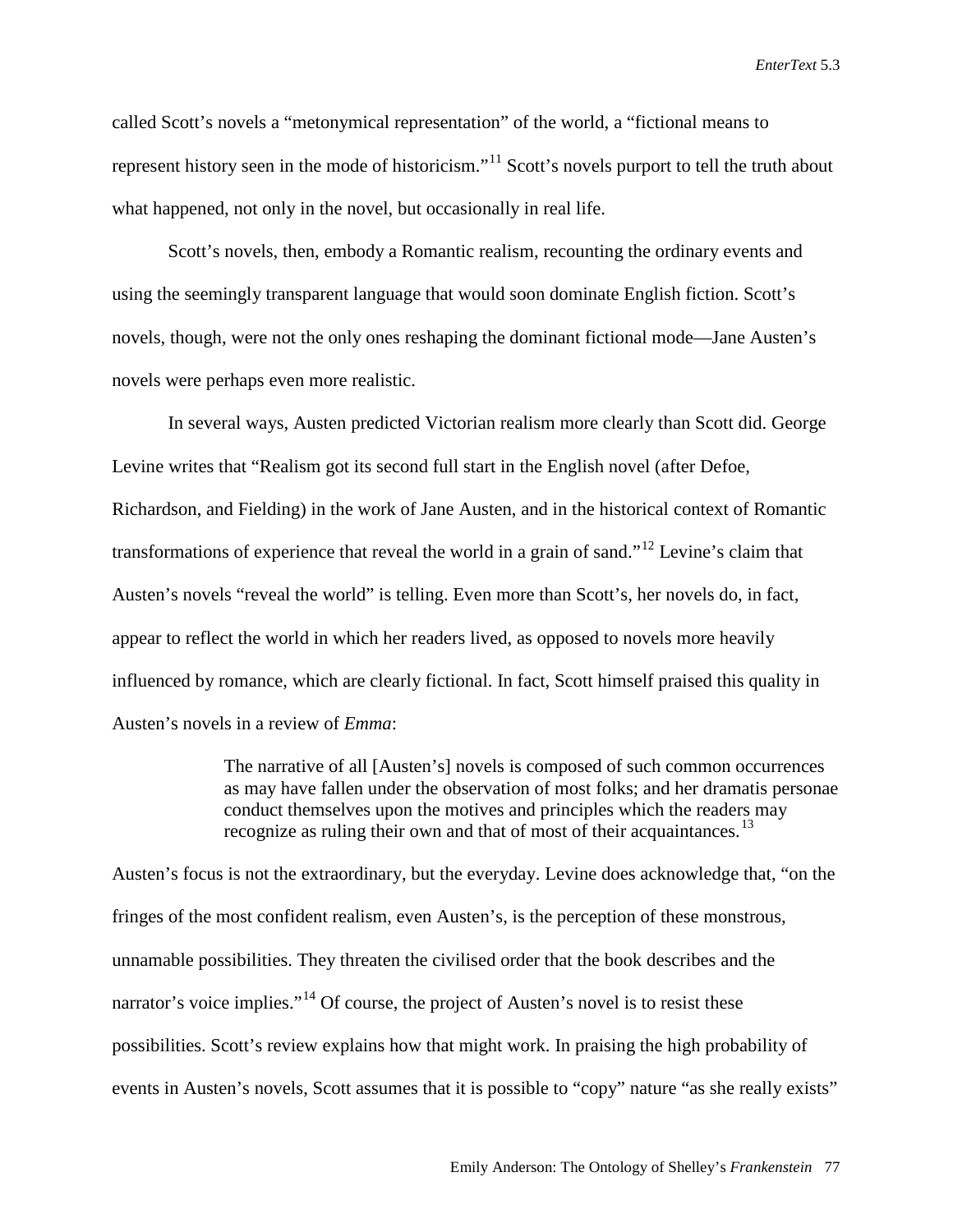and to "represent" correctly what goes on in the world. This assumption requires not only a particular conception of language, specifically that it represents reliably, but a particular conception of the world, that it is comprehensible, knowable.

In Volume Three of Shelley's novel, Victor Frankenstein laments the murder of his friend, Henry Clerval. "And where does he now exist?" Victor asks. "Is this gentle and lovely being lost forever? Has this mind so replete with ideas, imaginations so fanciful and magnificent, which formed a world, whose existence depended on the life of its creator; has this mind perished?"[15](#page-23-9) In so asking, Victor alludes to one of the central preoccupations of the novel: what the nature of the physical world might be. In this lamentation, Victor claims that Clerval's mind has "formed a world." It is not clear to the reader, and ultimately not even to Victor, whether the world that Clerval's mind has formed is coextensive with or identical to the real world. In raising this question, Shelley's novel differs markedly from Austen's and Scott's novels. In general, *Frankenstein* has very little to do with ordinary life; it details events that strain even the most willing reader's credulity, and the difficulty in understanding the difference between what is real and what is not plays a central role, as do questions of the fantastic and of the merely improbable.

*Frankenstein* deals explicitly with seemingly supernatural events and is thus usually considered a gothic novel. Jerrold Hogle, in particular, argues that it belongs to that genre.<sup>[16](#page-23-10)</sup> In Shelley's novel we find a damsel in distress and the action takes place in distant lands. Still, just what role the supernatural plays in *Frankenstein* is unclear. At the heart of the story, of course, is the central question of the fantastic that arises with Victor's bestowing life on a lifeless body.<sup>[17](#page-23-11)</sup> For his part, Victor insists that digging around among corpses does not bother him, that he is particularly invulnerable to "supernatural horrors. I do not ever remember to have trembled," he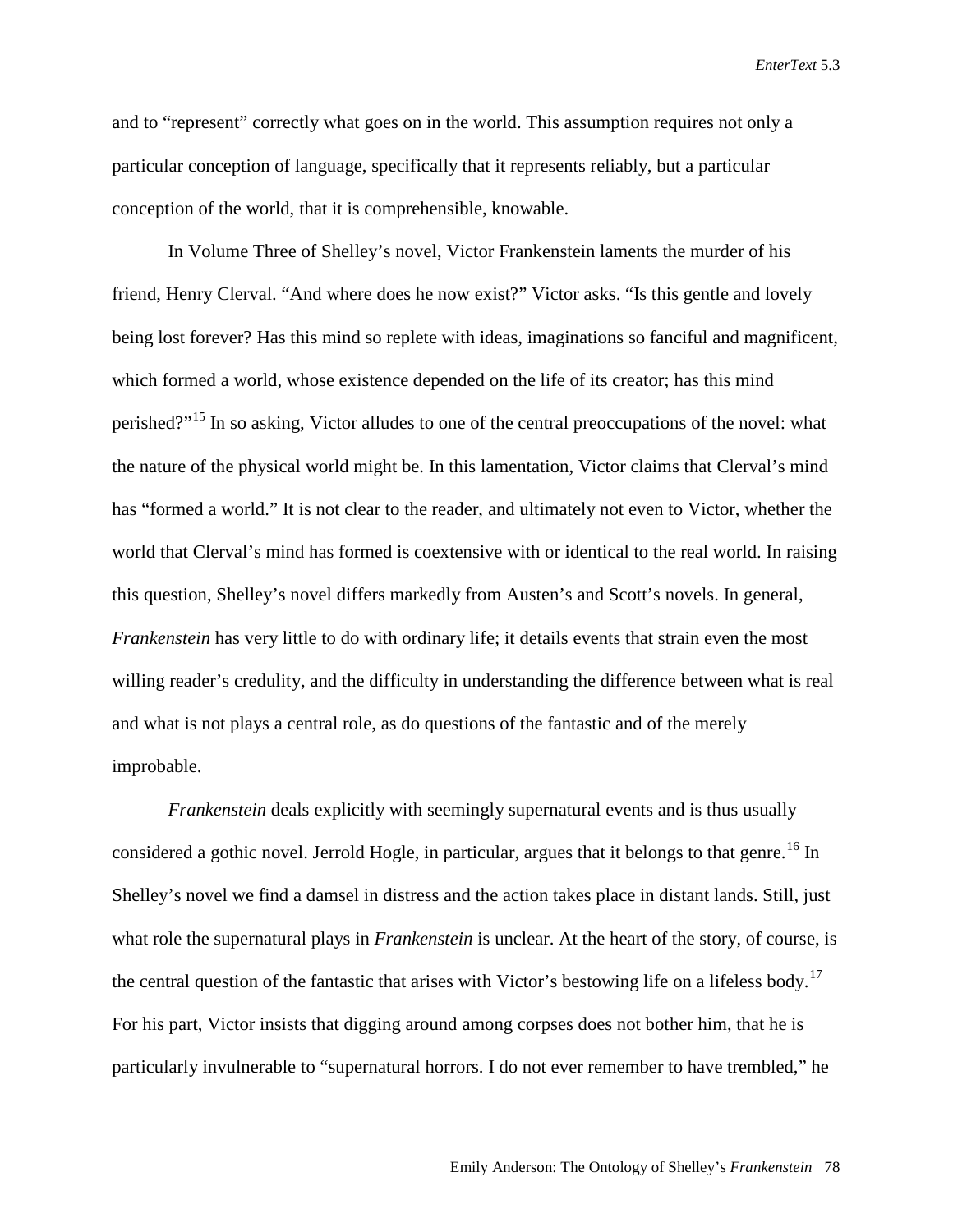says, "at a tale of superstition, or to have feared the apparition of a spirit. Darkness had no effect upon my fancy; and a churchyard was to me merely the receptacle of bodies deprived of life, which . . . had become food for the worm."<sup>[18](#page-23-12)</sup> According to Victor, at least initially, his story has nothing to do with the supernatural or the fantastic; his bringing the creature to life is, he claims, merely scientific. Margaret Carter points out that "the creation of the monster, though not supernatural, is preternatural in the sense of going beyond and violating nature as conventionally understood."<sup>[19](#page-23-13)</sup> Something supernatural would actually violate the laws of nature, not just our understanding of them. According to Victor, there is no violation of these laws, only a new application, and thus the novel would not include the supernatural or even the fantastic.

Still, the novel itself turns out to be much less sure about the status of the creation than Victor at first seems to be. Shelley herself, or rather Percy Shelley, famously anticipates questions over the story's probability and the violation of the laws of nature, in the preface to the novel.<sup>[20](#page-23-14)</sup> The preface ambiguously describes the creature's being brought to life:

> The event on which the fiction is founded has been supposed [by some] as not of impossible occurrence. I shall not be supposed as according the remotest degree of serious faith to such an imagination; yet, in assuming it as the basis of a work of fancy, I have not considered myself as merely weaving a series of supernatural terrors. The event on which the interest of the story depends is exempt from the disadvantages of a mere tale of spectres or enchantment [but is] impossible as a physical fact. $21$

The meaning of this passage could hardly be less clear, and if anything is conveyed to the reader, it is that it is impossible to say whether the story includes supernatural elements or not. Twice, the preface describes the creation as "impossible," and twice the preface claims the creation is not "supernatural" or "enchanted." Furthermore, the preface characterises the nature of the event primarily in terms of the interpretation, of who supposes or considers what, not in terms of what may or may not be true. What is important here is not that the question of the possibility of the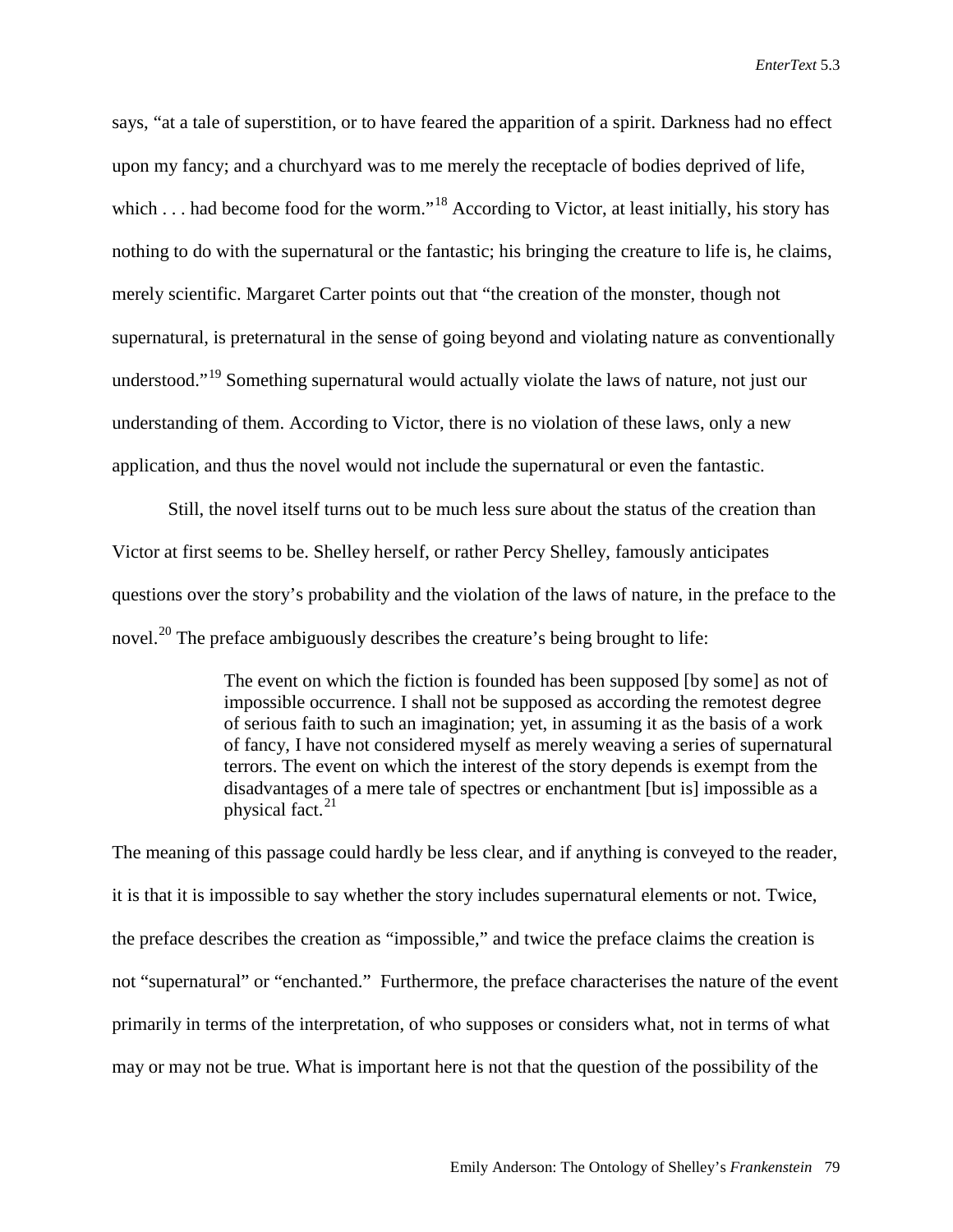creature's coming to life be answered, but that there is a question at all. Especially after Victor's reliability and sanity are undermined later in the novel, it is much harder to take his word for the nature of his creation, and with this uncertainty regarding the ontological status of the events in the novel, the novel maintains what would normally be a mere hesitation, the state of the fantastic.

Ultimately, Victor himself is less sure than he at first seems to be about the ontological status of the creation. Even when describing the creature's coming to life, Victor admits that "some miracle might have produced it, yet the stages of the discovery were distinct and probable."<sup>[22](#page-23-16)</sup> Victor does not claim, it turns out, that bringing the creature to life is a scientific undertaking, one that could be repeated and that follows the rules of nature, an event that is merely uncanny. In fact, Samuel Holmes Vasbinder claims that Frankenstein has rejected the scientific method.<sup>[23](#page-23-17)</sup> At the same time, Frankenstein does not claim that it is a miracle, a marvellous event. This confusion over whether the creation is a miracle or the result of scientific study exemplifies the fantastic. Furthermore, Victor sometimes has trouble deciding whether other things that are happening to him, mundane things, are natural or supernatural. For example, close to the end of his story, visions of his murdered family come to him in dreams. He tells Walton that "often, when wearied by a toilsome march [in pursuit of the creature], I persuaded myself that I was dreaming until night should come, and that I should then enjoy reality in the arms of my dearest friends. What agonizing fondness did I feel for them! how did I cling to their dear forms, as sometimes they haunted even my waking hours, and persuade myself that they still lived!"<sup>[24](#page-23-18)</sup> Certainly, the fact that Victor can tell us he has "persuaded himself" seems to demonstrate that he is not really confused. This exclamation, however, follows Victor's claim that his dead family are actually speaking to him from beyond the grave and that good spirits are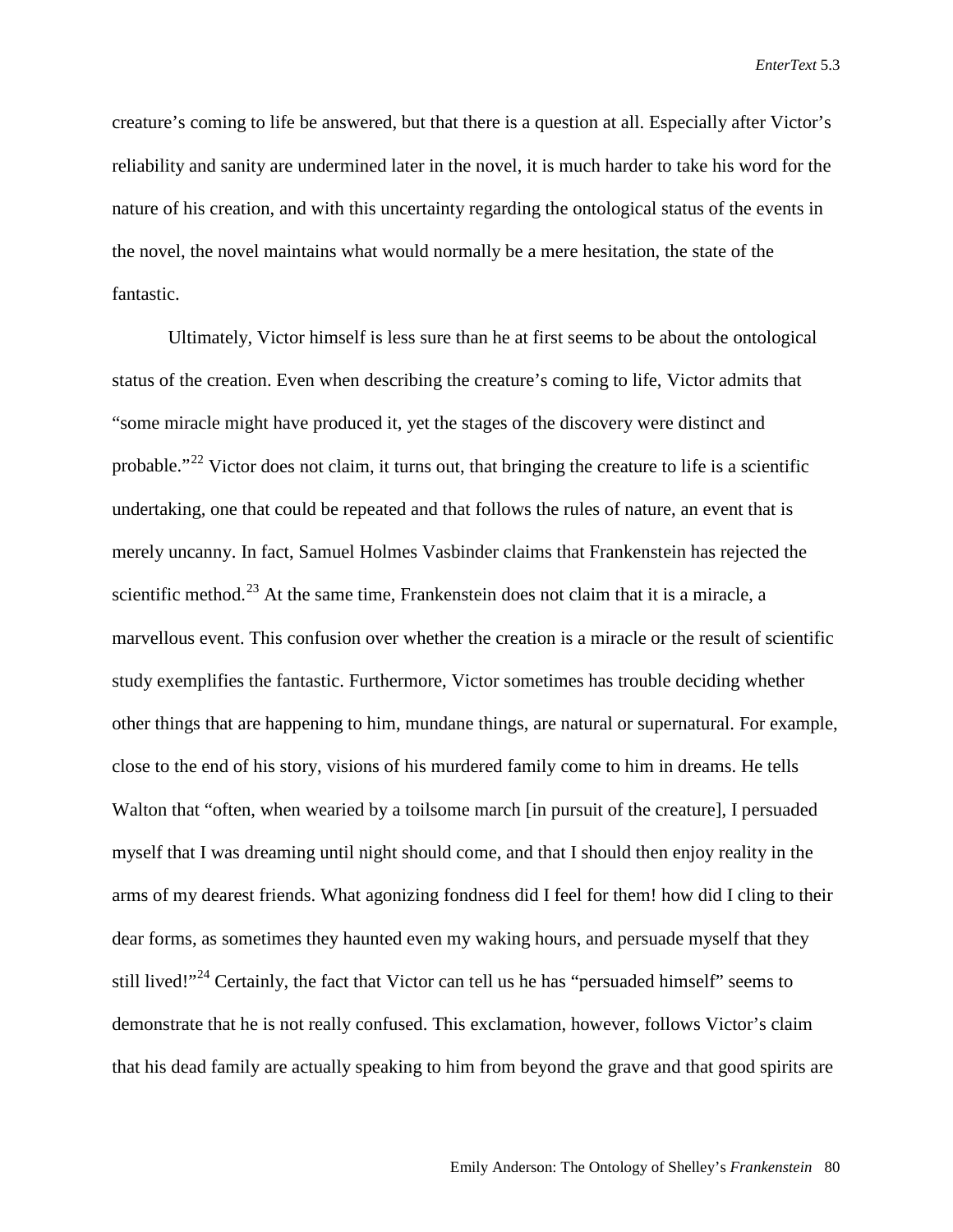helping him to find his way, and even in this passage Victor claims to be haunted. Victor's easy consideration of the supernatural is remarkable, and the reader may therefore be suspicious about the status to which Victor assigns the ghosts of his family. The point is not that there are supernatural events in the novel, of course, but that Victor cannot determine the ontological status of these events.

Victor's confusion about the nature of reality actually begins earlier in the novel. While discussing his travels in England, for example, he confesses that, "the whole series of my life appeared to me as a dream; I sometimes doubted if indeed it were all true, for it never presented itself to my mind with the force of reality."[25](#page-23-19) This confusion between dream and reality is particularly noteworthy as it follows closely upon a similar characterisation of the creature's threat to murder Elizabeth: Victor says that the creature's words "appeared like a dream, yet distinct and oppressive as a reality.<sup>"[26](#page-23-20)</sup> In characterising the creature's words, Victor opposes "dream" and "reality," but makes similes out of both. The words are "*like* a dream, yet . . . *as* a reality" (emphasis added). The logical implication of this claim is that the words are neither a dream nor a reality, that they are either somewhere in between or at least indeterminate. Here, even language can be fantastic.

Victor gives voice to what may be considered the novel's primary lamentation: "Man, how ignorant art thou in thy pride of wisdom!"<sup>[27](#page-23-21)</sup> While the novel raises general concerns about the nature of the world, it is even more preoccupied with our ability to know and understand the world. And in Shelley's novel, questions over the ontological status of events make witnesses of these events and their stories all the more valuable. That is, because the status is indeterminate, it is particularly important that we hear from those who might be able to give us evidence. At the same time, however, their stories become harder and harder to interpret correctly; they do not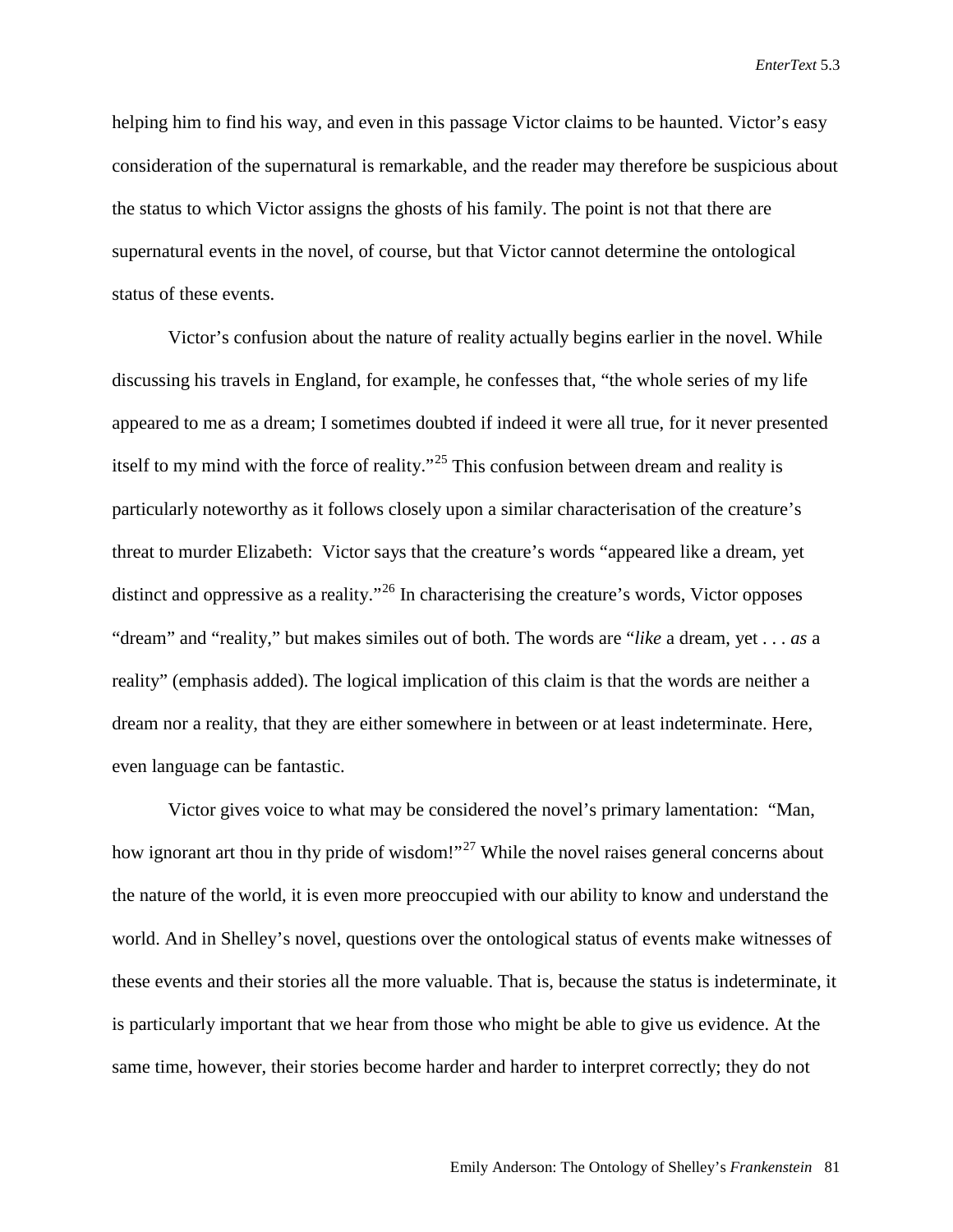effectively communicate knowledge.<sup>[28](#page-23-22)</sup> Critics have largely ignored the questions Shelley's novel raises about the possibility of witnessing, or at least the possibility of reliably recounting what has been witnessed, and the clearest place in which this questioning occurs is in the story itself. One might even say that the novel is about learning not to trust seemingly reliable accounts, given the regularity with which the characters learn this lesson. And it is worth noting that, in this respect, we are in the same position as the characters: as readers, we listen to this incredible story and try to make something of it.

Victor makes several pleas on behalf of allegedly reliable recountings throughout the novel. Near the beginning, he tells Walton that his story proves its own truthfulness. "I do not doubt," he says, "that my tale conveys in its series internal evidence of the truth of the events of which it is composed."<sup>[29](#page-23-23)</sup> But what kind of evidence could be internal to a story? A similar plea Victor makes toward the end of the novel helps to clarify: "The story is too connected to be mistaken for a dream," he says.<sup>[30](#page-23-24)</sup> It seems that the internal evidence to which Victor refers is the story itself, the fact that it is "connected" or logical. In championing this idea—that the connectedness of a story, whether there are clear causes and consequences and whether it makes sense, has some relationship to whether it is true—Victor implicitly claims that witnesses telling their stories can lead us to true conclusions. And by extension, we should believe that the story Victor tells us is true because it is compelling.

*Frankenstein*, however, consistently undercuts the claim that coherence and truth are necessarily related. Justine's conviction and execution, for example, prove it completely untrue. The evidence that Justine has murdered Victor's brother William is all circumstantial, which is to say that the only evidence against her is a connected story in which she figures as the murderer. It is storytelling alone that convicts Justine. Elizabeth, at first, refuses to allow the, it turns out,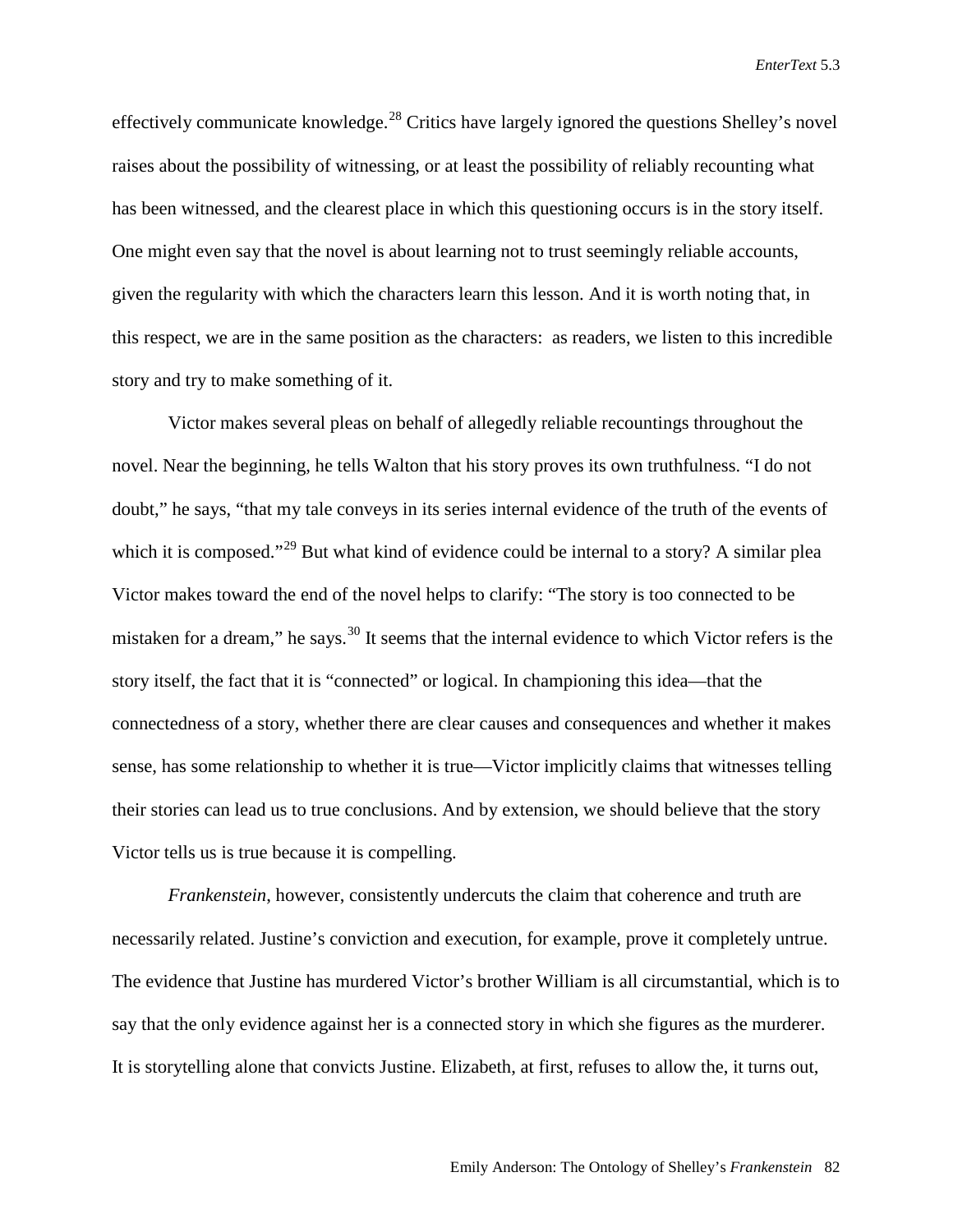faulty reasoning of the court to persuade her that Justine is guilty. Because Elizabeth "will not be convinced, notwithstanding all the evidence," she is able to see the truth: that Justine has not murdered William.<sup>[31](#page-23-25)</sup> Even she, however, changes her mind after Justine confesses. Justine's confession makes the story of her guilt too coherent to resist. But the story is still faulty; the confession is a lie. Here, storytelling fails to reveal the truth about the world, that Justine is innocent. It is a less likely story that is true. Conversely, Victor is sure that the creature, not Justine, has murdered William, even though he has no basis for this belief. After hearing the evidence against Justine, Victor says, "This was a strange tale, but it did not shake my faith; and I replied earnestly, 'You are all mistaken; I know the murderer.'… Ernest exclaimed, 'Good God, Papa! Victor says that he knows who was the murderer of poor William.' 'We do also, unfortunately,' [their father replied,] 'for indeed I had rather have been for ever ignorant than have discovered [that Justine is guilty].<sup>"[32](#page-23-26)</sup> When Victor refers to his faith that the creature has killed William, he acknowledges that he has no good reason for his belief, no story to tell.<sup>[33](#page-23-27)</sup> Victor says, however, that he *knows* who the murderer is, the creature. His conflation of faith and knowledge, particularly in a case where his belief happens to be a true one, calls into question the reliability of storytelling: for Victor to arrive at the correct conclusion, he must believe a less connected, unjustified story.

Their father's response emphasises this uncertainty about storytelling in a different way. Their father claims, too, to know who the murderer is, but he believes it to be Justine. He has a good story to support his belief, but the story is misleading, and here storytelling impedes one's ability to arrive at the truth.<sup>[34](#page-23-28)</sup> Both Victor's and their father's uses of "know," then, demonstrate the limits of storytelling. Elizabeth points out these limits more explicitly. After Justine has been executed for murdering William, Elizabeth, having decided again that Justine is innocent,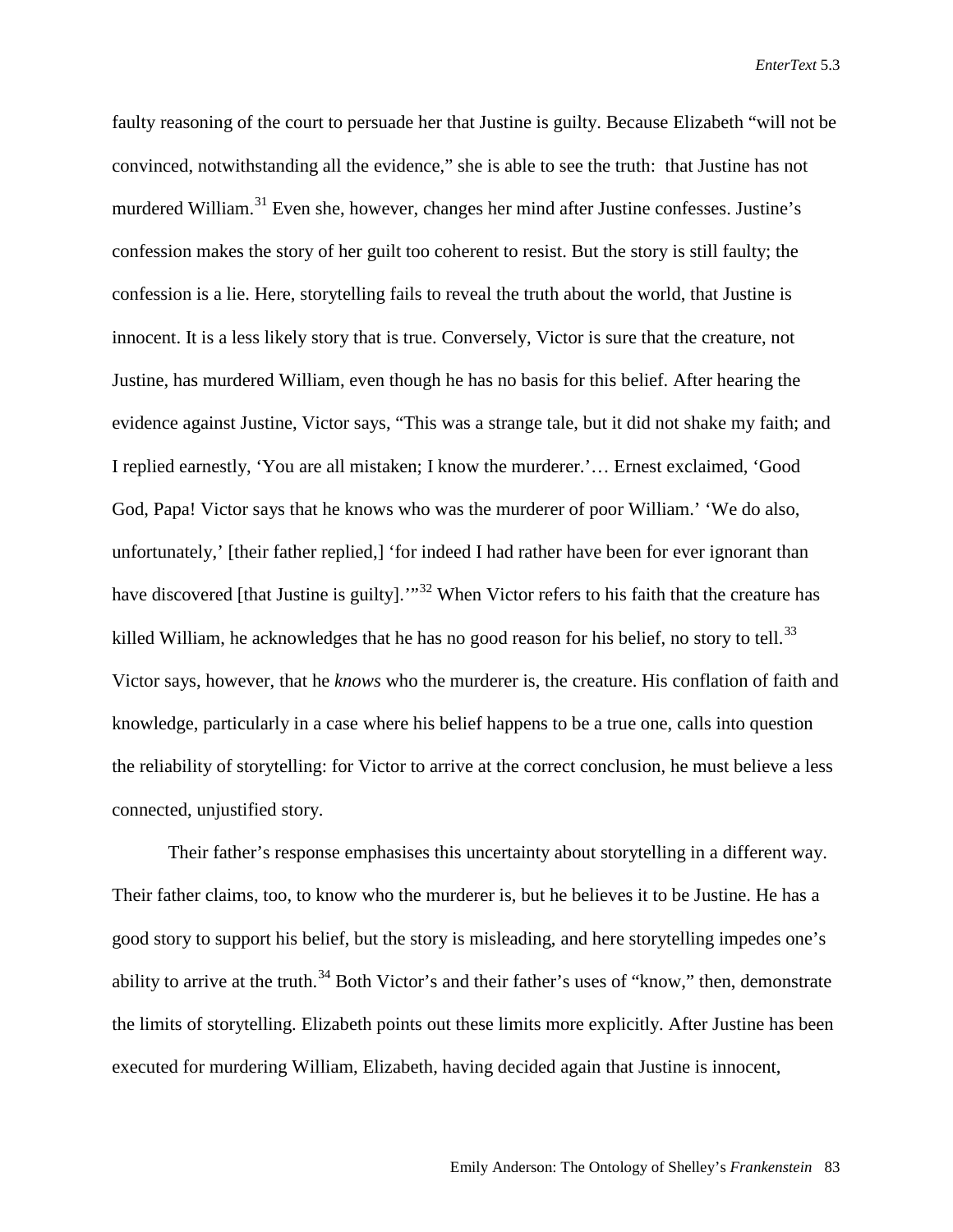exclaims to Victor, "Alas! Victor, when falsehood can look so like the truth, who can assure themselves of certain happiness?"[35](#page-23-29) The falsehood to which Elizabeth refers is Justine's apparent guilt. Her statement points out the central problem: that one cannot tell the difference between what is true and what is false based on which explanation appears to be true and which explanation appears to be false.

It is not just on a diegetic level, however, that accounts fail in *Frankenstein*. They also prove insufficient for us, the readers of the novel. It is difficult to claim that we witness what we merely read about; however, the figure of Walton operates as a stand-in for the reader, and ultimately Walton fails to make any sense of the stories he hears. On the one hand, Walton is convinced, after hearing the creature's eloquent plea for sympathy, that the creature is merely using his powers of eloquence to delude his listener, as Victor has predicted. On the other hand, he fails to kill the creature when he has the chance, as he tells Victor he will. Richard Dunn calls Walton a sympathetic but distancing narrator, in that he sympathises with Frankenstein but cannot fully engage with his story.<sup>[36](#page-23-30)</sup> His confusion, after seeing the creature and, at least to some degree, throughout the novel, represents what our confusion would be were we present. Similarly, evidence and witnessing fail for us on a meta-diegetic level. We, too, do not know what to make of the novel. We do not sympathise with Victor, who has been supremely irresponsible and obtuse, and while we do sympathise with the creature, it is because we choose to believe that he would have behaved better under better circumstances. We are literally giving him the benefit of the doubt—this doubt that pervades the novel. Fortunately, we cannot see anything but words on a page, and we are thus spared from drawing the false conclusions that would, the novel suggests, inevitably follow from seeing the creature. But we still do not know what to make of the story.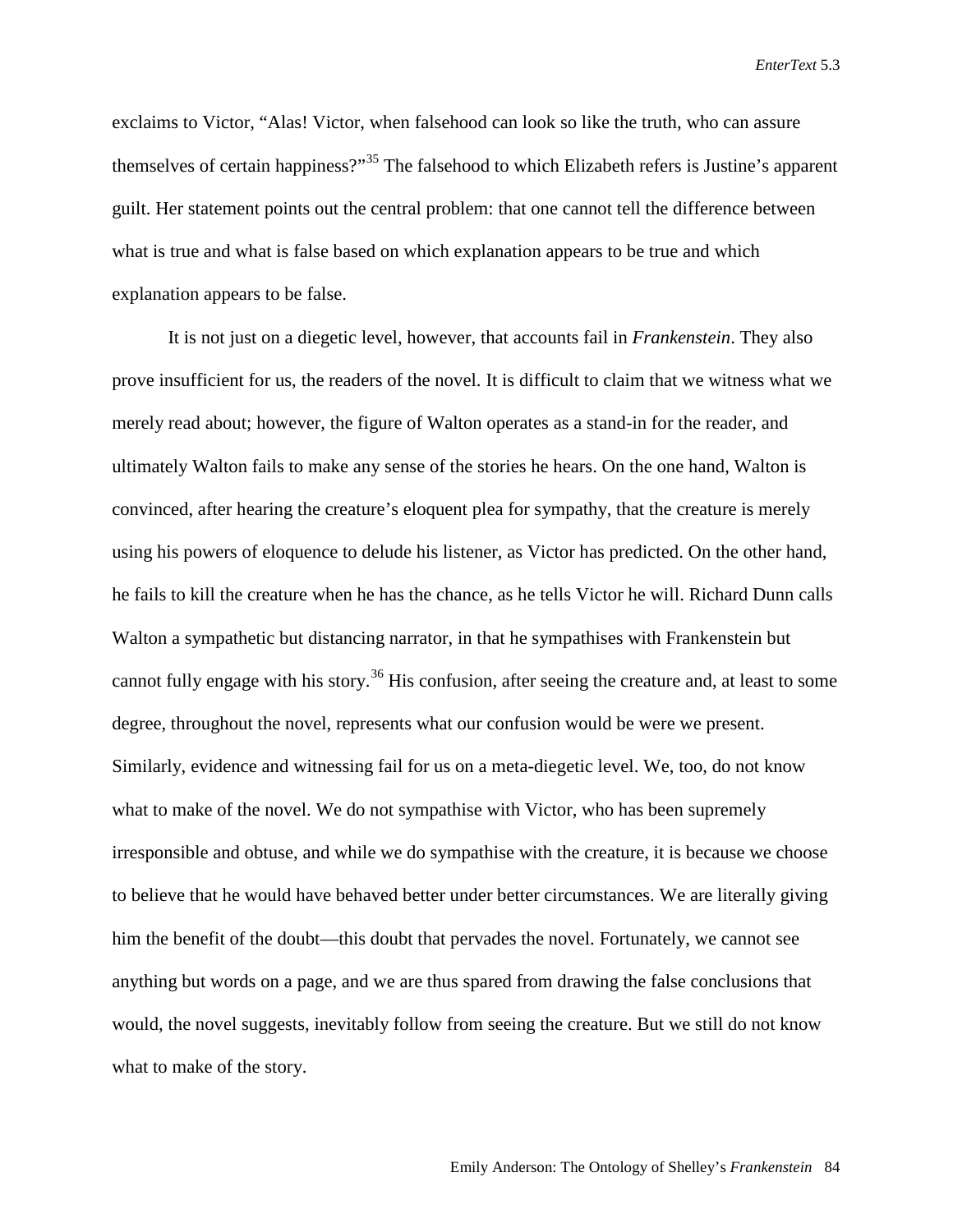In calling into question the reliability of a connected story and of witnessing, the novel raises significant epistemological difficulties. Of course, the novel need not prove the inadequacies of recounting or interpreting to evince some anxiety over their reliability. Many characters in the novel learn accurate and useful things by relying on witnesses. But almost as often, they do not, and it is this unusual proportion that presents the problem. To be sure, the witnesses are bad ones, but the question is precisely whether or not it is possible to be otherwise. In addition to calling into question the reliability of a witness's story, the novel represents the distance between events and interpretations. This distance reflects larger questions about the reliability of any witness. Even before the story begins, this distance is predicted with the first glimpse of the creature. Walton tells his sister, "we watched the rapid progress of the traveller [the creature] with our telescopes, until he was lost among the distant inequalities of the ice." $37$ The telescope both clarifies and mediates his experience of the creature, as the use of amanuenses and of narrative frames will do for the characters and reader throughout the novel.

The use of amanuenses is a recurring device for reflecting distance in the novel. Most significantly, Walton tells us that he will record Victor's story, and at the end of the novel, we learn that Victor has corrected Walton's text. "I have resolved every night," Walton writes to his sister, "when I am not engaged, to record, as nearly as possible in his own words, what he has related during the day. If I should be engaged, I will at least make notes."<sup>[38](#page-23-32)</sup> The fact that Walton writes for Victor represents, metaphorically and literally, another filter between the reader and the events. There is one more opportunity here for events to be interpreted before reaching the readers, Walton's sister and of course us. Then at the end of the story, Walton writes, "Frankenstein discovered that I made notes concerning his history: he asked to see them, and then himself corrected and augmented them in many places; but principally in giving the life and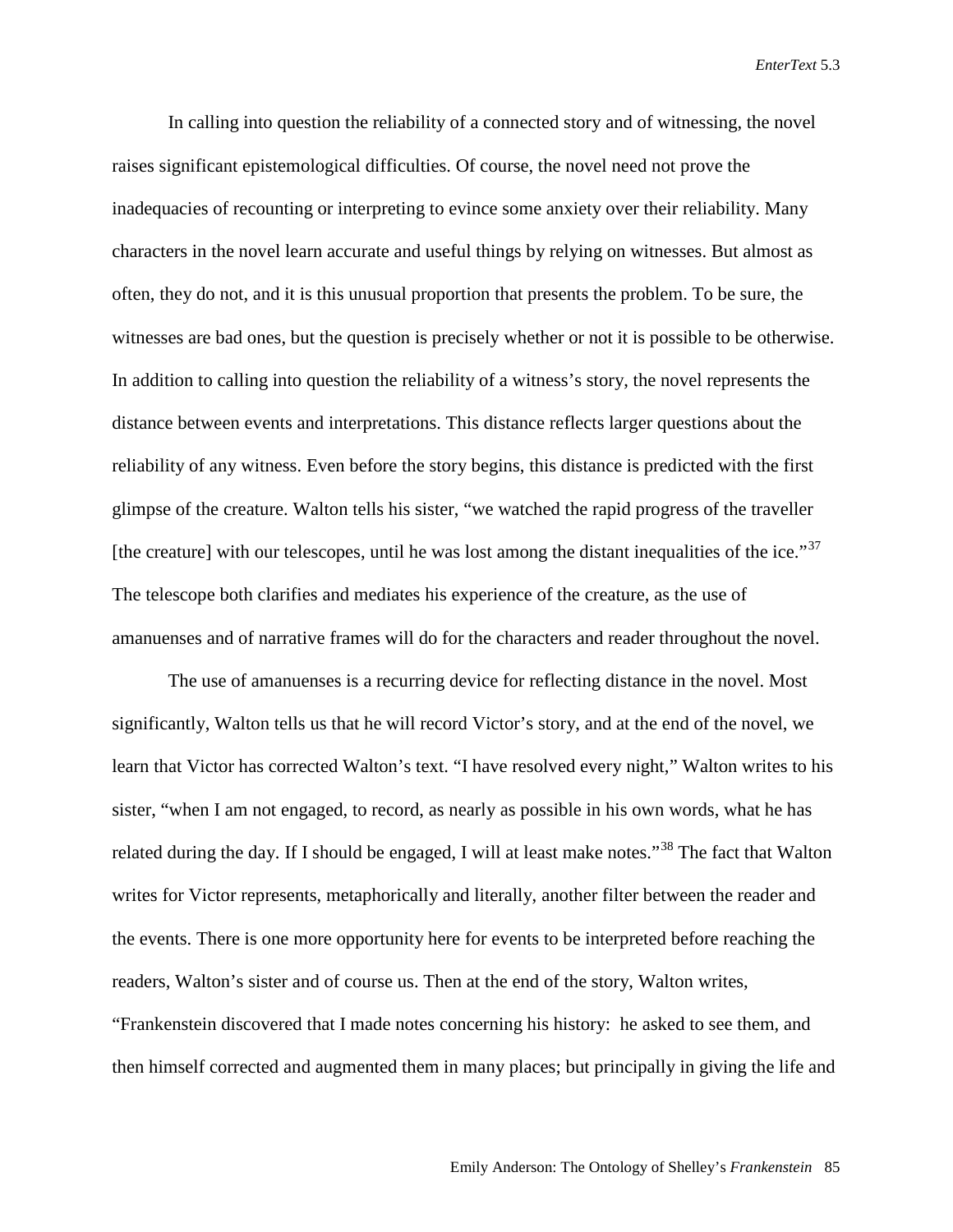spirit to the conversations he held with his enemy. 'Since you have preserved my narration,' said he, 'I would not that a mutilated one should go down to posterity.'"<sup>[39](#page-23-33)</sup> While Frankenstein's corrections should prove comforting for the reader, they do not. More than anything, they remind us of the sheer impossibility of Victor's remembering situations perfectly and of the fact that he is, in some sense, speaking for the other characters in the novel.

Another instance that similarly reflects our distance from the data occurs toward the beginning of the novel, when we learn that Clerval has been writing letters, supposedly on Victor's behalf, to Victor's family. In the middle of one of Elizabeth's letters is this reference: "it is now several months since we have seen your hand-writing; and all this time you have been obliged to dictate your letters to Henry."[40](#page-23-34) Victor has been doing no such thing, and we infer that Henry has been fabricating letters to spare Victor's family the knowledge of his dire illness. This deceit on Henry's part is an exaggeration of the problem with any less-than-faithful amanuensis, be the intention to deceive or not. The reader is always at a disadvantage when trying to interpret events accurately because of the added distance.

This problem is particularly resonant in an epistolary novel, and ultimately, the story itself embodies the problem through the novel's reminders of its narrative frames. These most often take the form of Victor's interrupting his story to make a comment to Walton. "I see by your eagerness," Victor says to Walton, "and the wonder and hope which your eyes express, my friend, that you expect to be informed of the secret with which I am acquainted; that cannot be."<sup>[41](#page-23-35)</sup> A few minutes later, Victor again says, "But I forget that I am moralizing in the most interesting part of my tale: and your looks remind me to proceed."<sup>[42](#page-23-36)</sup> Similarly, during his story, the creature makes reference to the circumstances of his telling of his story.<sup>[43](#page-23-37)</sup> Such asides pepper the novel, and they remind us of the fact that we are listening to one character's interpretation or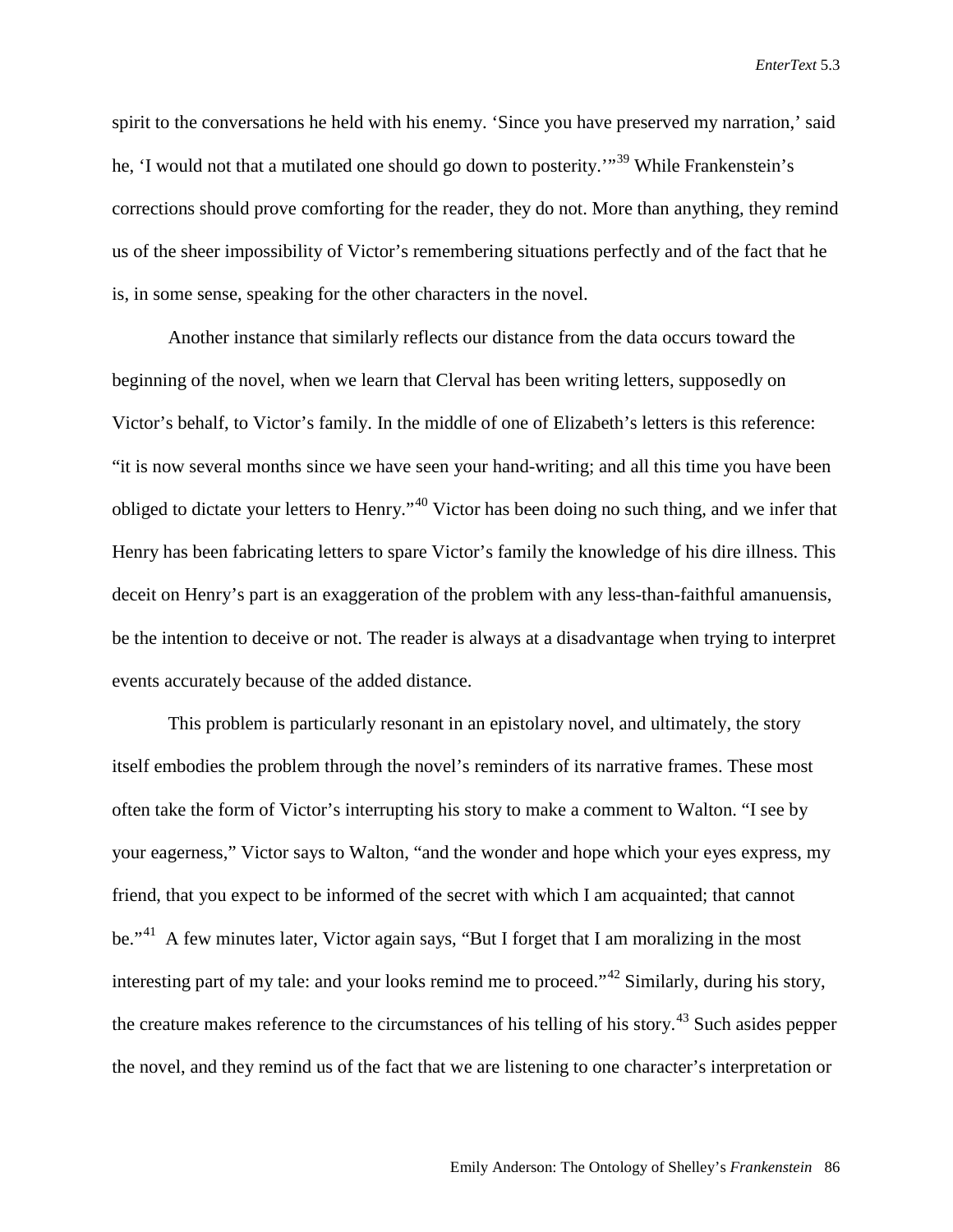rendition of the story. It is true of course that we are, whether or not we are reminded of it, and for precisely that reason the references serve as peculiar reminders of the mediation between events and what we read of them.

Because of the novel's structure, there is always some filter through which the story passes, some or many witnesses of the various events.<sup>[44](#page-23-38)</sup> The reliability of these witnesses then affects our interpretation of the story. Victor is a particularly bad filter, as his sanity is always in question. He begins by insisting that he is not mad. "Remember, I am not recording the vision of a madman," he tells Walton. "The sun does not more certainly shine in the heavens, than that which I now affirm is true."<sup>[45](#page-23-39)</sup> But Victor himself raises the possibility that he is not in his right mind. He does not tell anyone about the creature during Justine's trial because he is sure no one will believe him. He says, "I remembered also the nervous fever with which I had been seized just at the time that I dated my creation, and which would give an air of delirium to a tale otherwise so utterly improbable."[46](#page-23-40) The reader remembers it, too, and while we do not seriously doubt that Victor has created his monster, we do recognise that his possible madness is important on a diegetic level, to the characters, when trying to determine what is true and what is delusion.

Whether or not Victor is mad is one of the text's central preoccupations, and as the story progresses he seems more and more to be so. Symptoms of madness arise as soon as Victor brings the creature to life. When Clerval appears at the university, for example, Victor "was unable to remain for a single instant in the same place; I jumped over the chairs," he says, "clapped my hands, and laughed aloud. Clerval at first attributed my unusual spirits to joy on his arrival; but when he observed me more attentively, he saw a wildness in my eyes for which he could not account; and my loud, unrestrained, heartless laughter, frightened and astonished him."<sup>[47](#page-23-41)</sup> This is the fever to which Victor refers above, and it is easy to see why it might be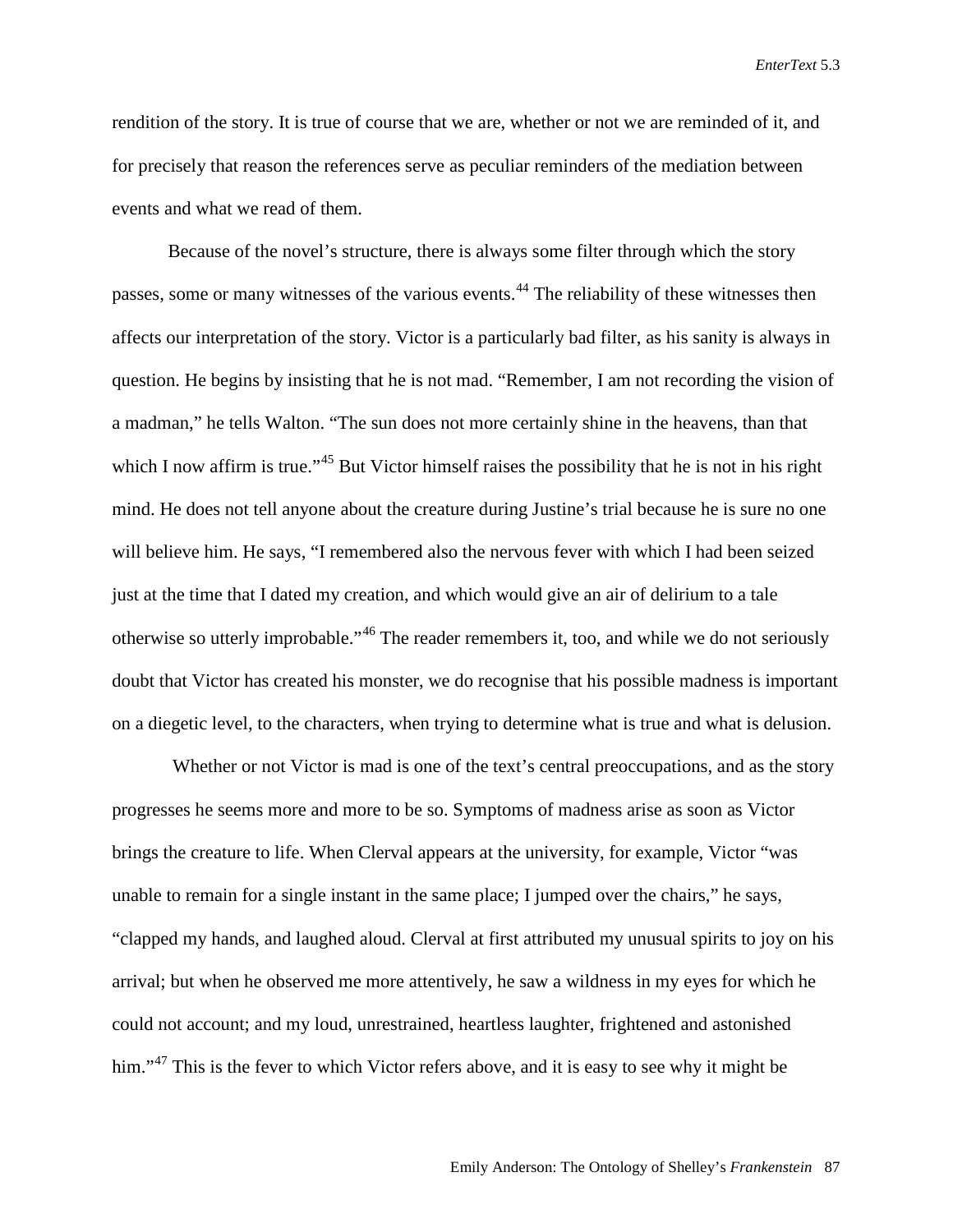mistaken for madness. Victor's behaviour raises a similar question about his sanity when he finally tells his sad story to the magistrate before setting off in search of the creature, for example. He "trembled with excess of agitation…; there was a phrenzy in my manner," he says, "and something, I doubt not, of that haughty fierceness, which the martyrs of old are said to have possessed. But to a Genevan magistrate, whose mind was occupied by far other ideas than those of devotion and heroism, this elevation of mind had much the appearance of madness."<sup>[48](#page-23-42)</sup> This is the first time that Victor has dared tell his story to anyone, and the magistrate, who is essentially a realist character, does not believe one word. It appears to be madness to the reader, who is in a situation parallel to the magistrate's, as well, and Victor does eventually conclude that he is insane. In fact, some of his protestations are almost comical. He asks Walton, "can you wonder, that sometimes a kind of insanity possessed me, or that I saw continually about me a multitude of filthy animals inflicting on me incessant torture, that often extorted screams and bitter groans?"<sup>[49](#page-23-43)</sup> Such admissions make it difficult to think of Victor as a reliable filter. Indeed, Frankenstein's reliability is consistently undermined throughout the novel, not just within the story but in relation to the reader. This undermining begins early with the reader's alienation from Victor, whose decisions to abandon the creature and let Justine take the blame for William's murder, in the first volume of the novel, the reader finds unsupportable. The second volume culminates with Victor's hesitation to help the creature, a hesitation due entirely to the creature's appearance after the creature's story has won the reader's sympathy. And in the third volume, Victor's ability to interpret his own story disintegrates completely. For example, Victor tells Walton that, "sometimes, when nature, overcome by hunger, sunk under the exhaustion, a repast was prepared for me in the desert, that restored and inspirited me. The fare was indeed coarse, such as the peasants of the country ate; but I may not doubt that it was set there by the spirits that I had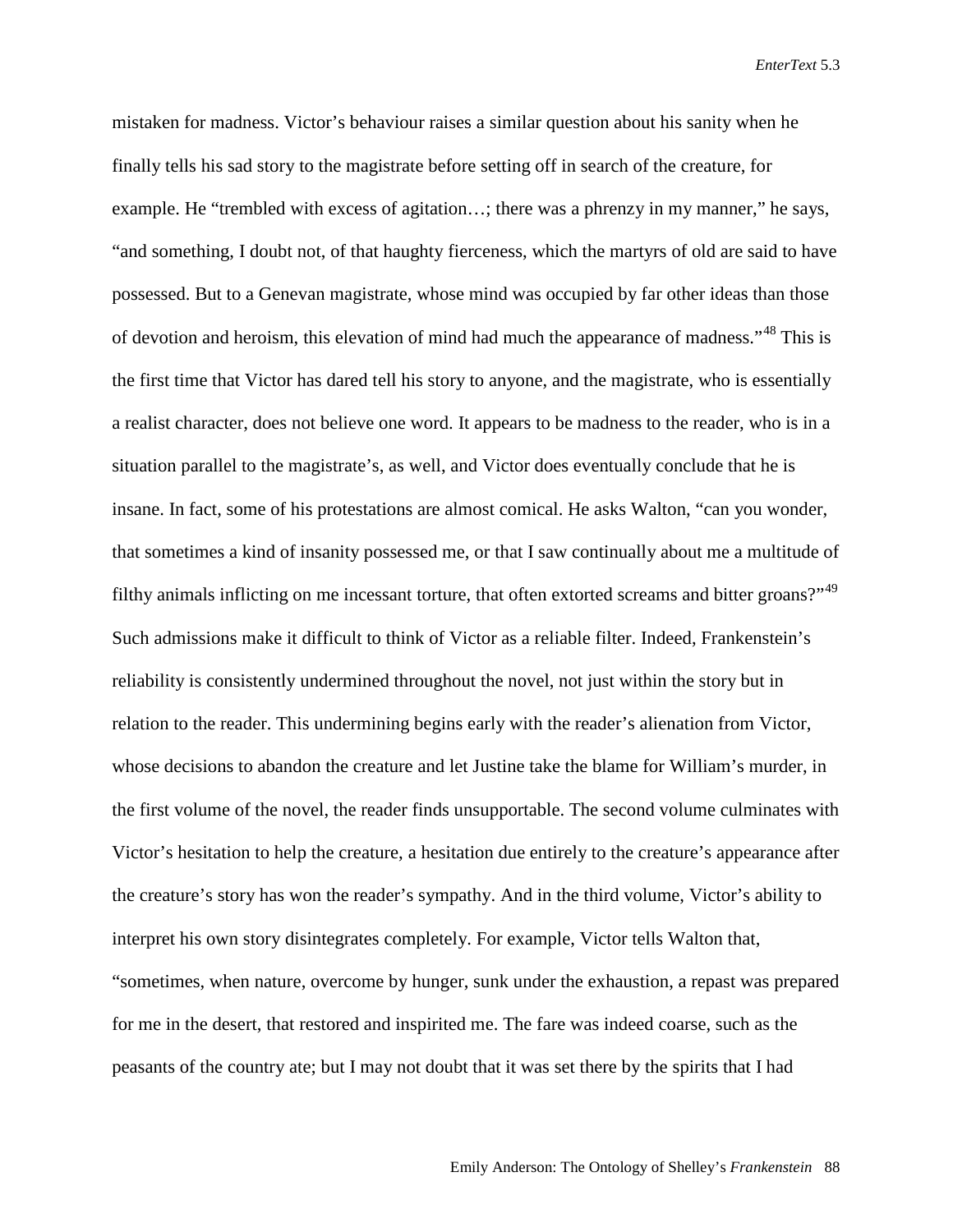invoked to aid me."[50](#page-23-44) Moments later, he describes to Walton one of many messages the creature has left for him. The creature writes, "You will find near this place,… a dead hare; eat and be refreshed."<sup>[51](#page-23-45)</sup> It is perfectly obvious to the reader that it is the creature who is leaving food for Victor, but Victor is so determined to detest the creature that such a possibility never occurs to him. Of course, sometimes Victor is simply mistaken about what has occurred, but more disturbing are the discrepancies between his and the reader's interpretations. These discrepancies are the measure of Victor's unreliability as a narrator.<sup>[52](#page-23-46)</sup>

The penultimate scene details Walton's admission of the extent of Victor's madness and the consequences of that madness. He says of Victor that "he enjoys one comfort, the offspring of solitude and delirium: he believes, that, when in dreams he holds converse with his friends, and derives from that communion consolation for his miseries, or excitements to his vengeance, that they are not the creations of his fancy, but the real beings who visit him from the regions of a remote world. This faith gives a solemnity to his reveries that render them to me almost as imposing and interesting as truth."<sup>[53](#page-23-47)</sup> Victor cannot tell the difference, here, between "creations of his fancy" and "real beings," and Walton claims that Victor's "reveries" are like "truth." These juxtapositions and confusions highlight the fact that Victor is a particularly bad filter for us as we try to draw conclusions about what must have happened. He is an inadequate witness and his stories are untrustworthy. And of course the implication of Victor's unreliability is the larger unreliability of any account, of any story.

It is more than the reliability of witnessing, though, that generates the fundamental doubt in the novel. One of the most important moments in the creature's life is his realisation that the cottagers he watches communicate through language. This realisation leads him to learn their language, and it ultimately turns him into an eloquent speaker. He says, of his discovery, "I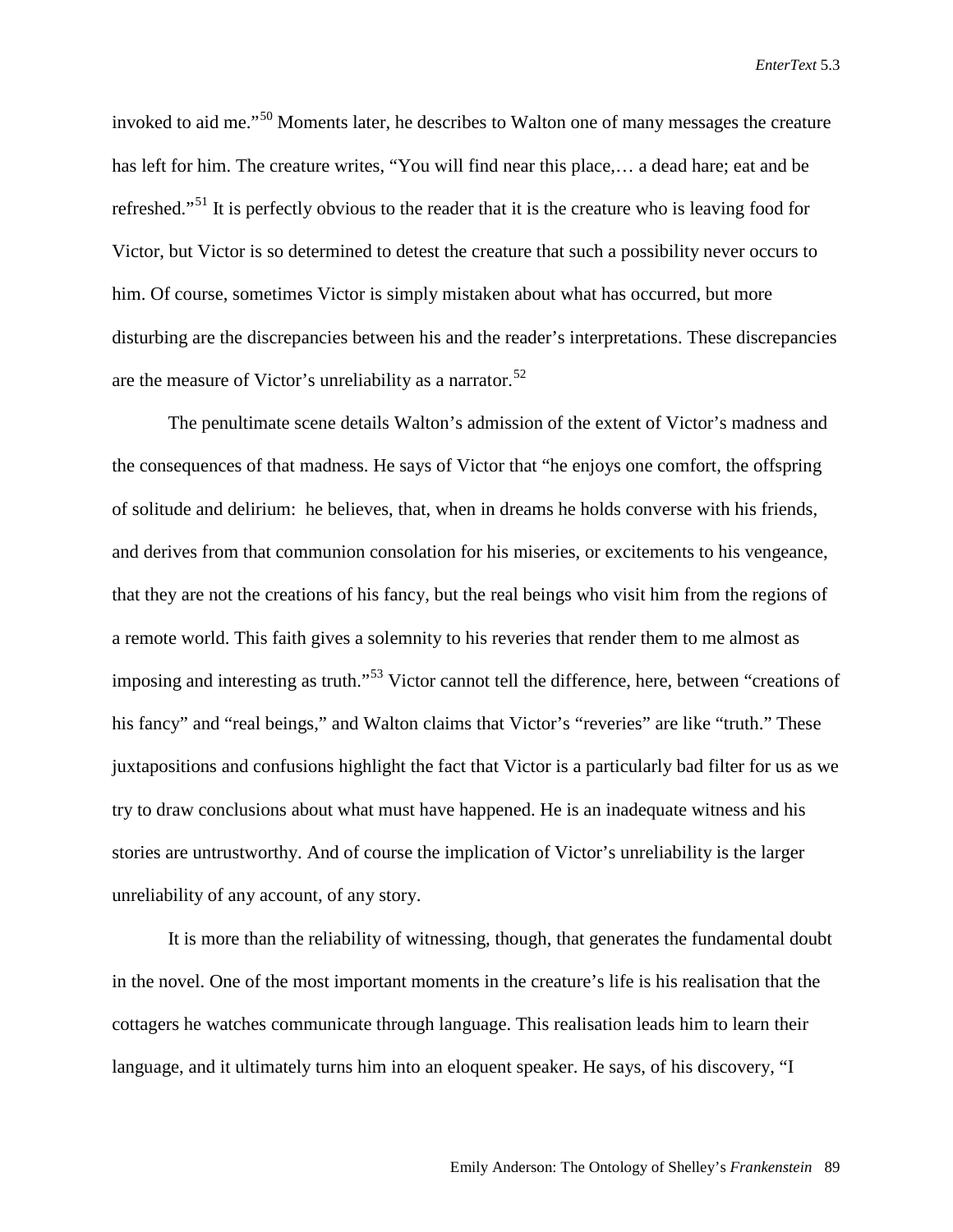found that these people possessed a method of communicating their experience and feelings to one another by articulate sounds. I perceived that the words they spoke sometimes produced pleasure or pain, smiles or sadness, in the minds and countenances of the hearers. This was indeed a godlike science."<sup>[54](#page-23-48)</sup> Language is god-like because it produces such dramatic effects, and it is a science because it attempts to describe the world. It turns out that the creature is wrong, that language cannot always communicate "experience and feelings," or in fact subjectivity, adequately.<sup>[55](#page-23-49)</sup> Peter Brooks similarly notes, about the variety of languages in the novel, "This well-ordered Babel calls attention to the fact and problem of transmission and communication."[56](#page-23-50)

Several times in the novel the characters make explicit that language is inadequate for representing their experience. Walton begins his letters by admitting that "paper is a poor medium for the communication of feeling."<sup>[57](#page-23-51)</sup> In saying so, he means most literally that it is hard for him to do justice to his feelings in this letter to his sister. At first glance it seems that he would be able to express himself better by speaking to her in person. But there are no words or structures available to him in speech that are not available to him in writing. What talking to someone face-to-face makes possible is non-verbal communication. If "paper is a poor medium," it is because one needs more than language to communicate. In lamenting the limits of a letter as the novel begins, then, Walton is expressing the limitations of language.

Of course, it is not just Walton who thinks of language as a poor medium. Most characters, at some point, question the ability of language to represent feelings; Frankenstein regularly bemoans his inability to express himself. For example, after bringing the creature to life, Frankenstein asks, "how can I describe my emotions?"[58](#page-23-52) He cannot, he concludes. His feelings are beyond the reach of language. Similarly, when Justine is wrongfully condemned, he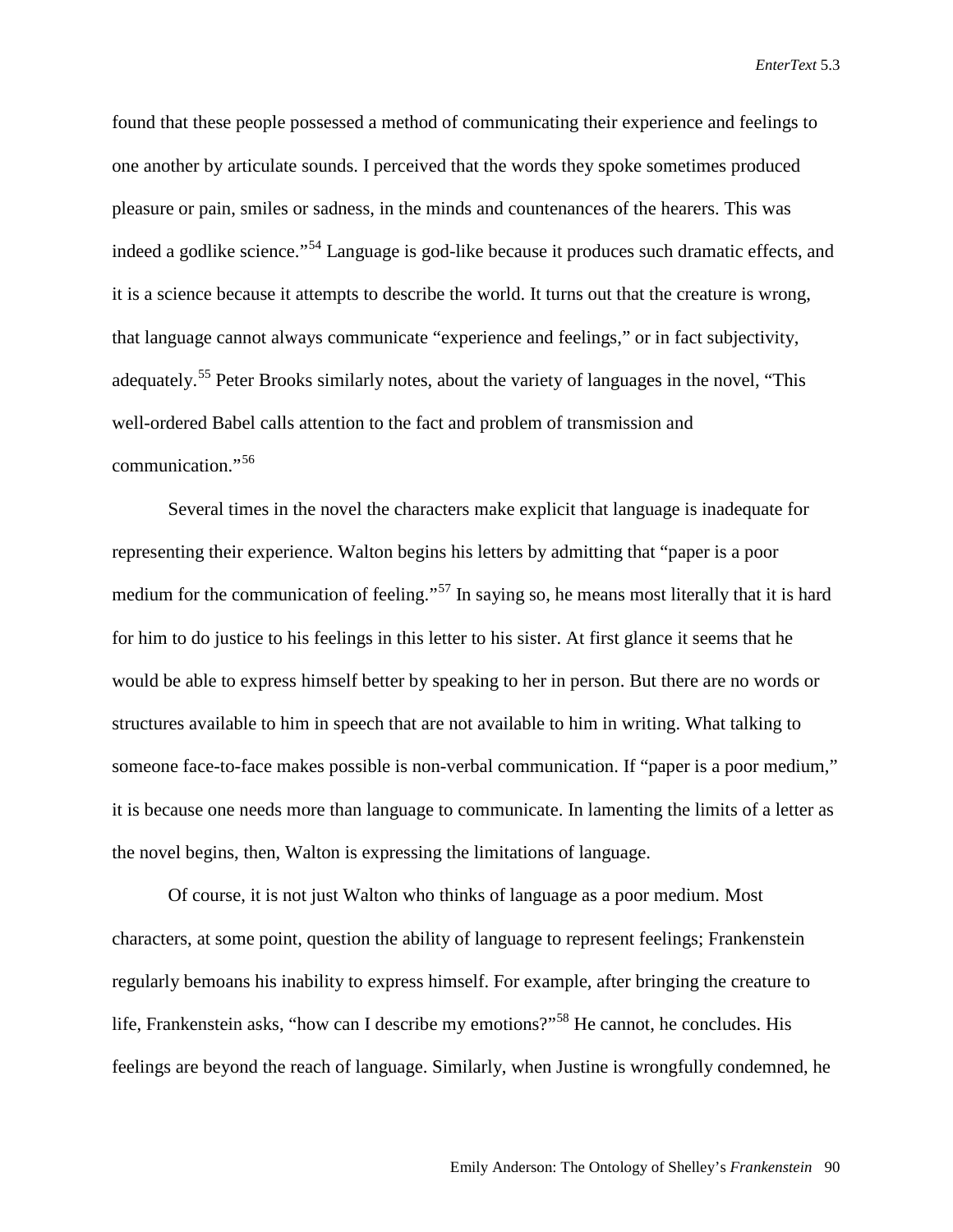exclaims, "I cannot pretend to describe what I then felt. I had before experienced sensations of horror; and I have endeavoured to bestow upon them adequate expressions, but words cannot convey an idea of the heart-sickening despair that I then endured."[59](#page-23-53) And all of the narrators find themselves at a loss for words. Like Victor, the creature "cannot describe… the agony that [his] reflections inflicted."[60](#page-23-20) Such declarations occur throughout the novel from every character, reminding the reader of the tenuous relationship between certain instances of language and what it would represent. Similarly, our narrators are occasionally silent. "I attempted to speak," Walton tells us, "but the words died away on my lips."<sup>[61](#page-23-21)</sup> Frankenstein, too, "resolve<sup>[s]</sup> to remain silent" when he is afraid no one will believe his tale.<sup>[62](#page-23-22)</sup> This silence is a recognition of the limits of language, that it is inadequate for expression or for convincing someone of the truth. Along the same lines, Krishna Banerji argues, "For the complex emotions and reactions that literary men wanted to express, established patterns of language were inadequate. Gothic writers were engaged in overcoming the problem, and in the effort at expressing the inexpressible their early efforts were replete with supernatural machinery and extravagant language."[63](#page-23-54)

Brooks writes, of language in the novel,

If the Monster's story demonstrates that the godlike science of language is a supplement to a deficient nature, an attempt to overcome a central gap or lack of being, the inner and outer frames—Frankenstein's narrative and Walton's letters—indicate that language never can overcome the gap, that the chain established has no privileged limits, no mode of reference, but signifies purely as a chain, a system or series in which everything is mutually interrelated and interdependent but without any transcendent signified.<sup>[64](#page-23-55)</sup>

We need not go as far as Brooks to see that the inability to express oneself through language reflects badly on the ability of language to represent a self. More subtly, for example, language tends to persuade the characters of untruths or it fails to represent a character's experience of the world.<sup>[65](#page-23-56)</sup> This failure becomes a pattern in the novel, first evident in Justine's inability to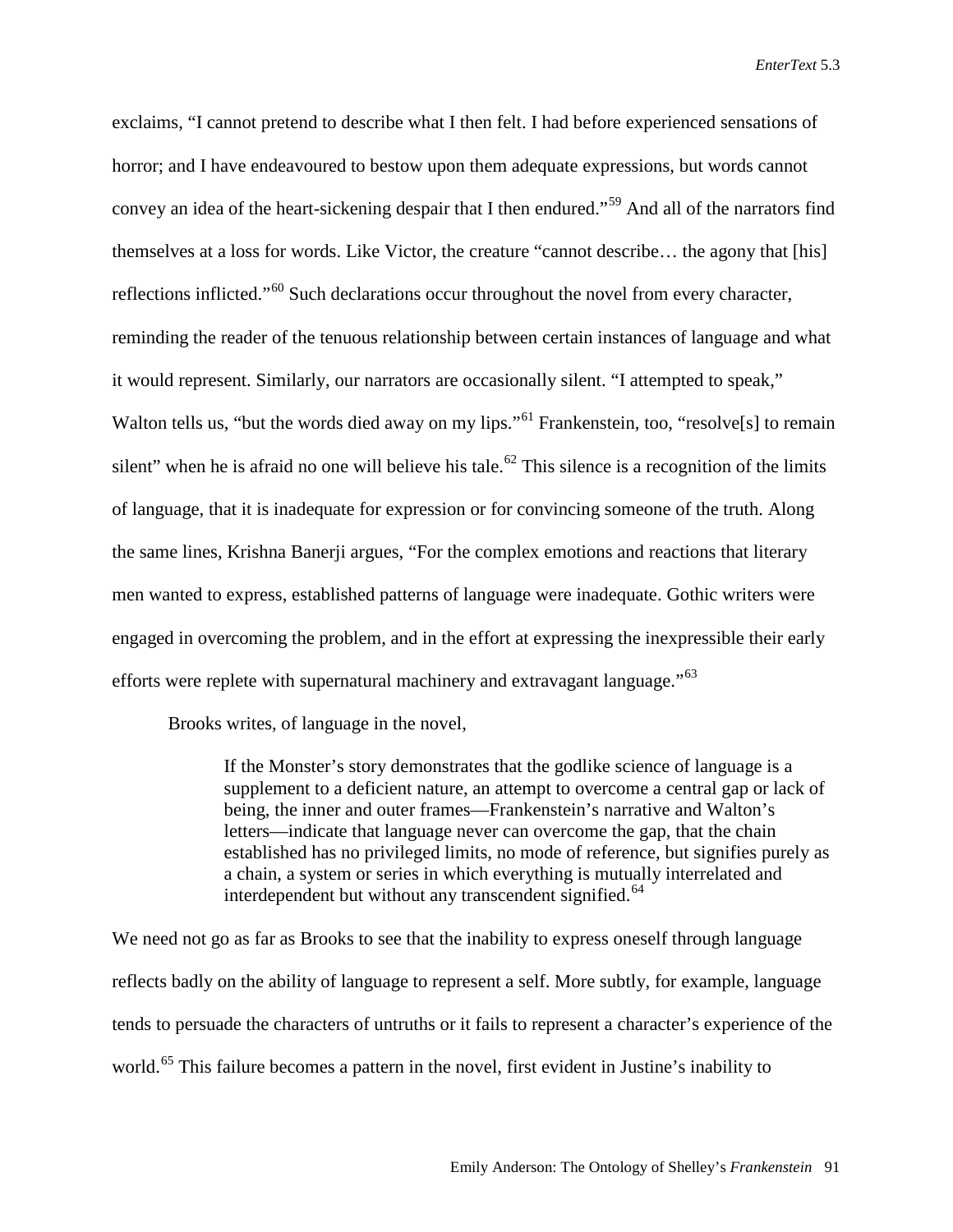convince people that she is innocent of William's murder. The story Justine tells, while true, is unpersuasive. She says, "I do not pretend that my protestations should acquit me: I rest my innocence on a plain and simple explanation of the facts which have been adduced against me; and I hope the character I have always borne will incline my judges to a favourable interpretation, where any circumstance appears doubtful or suspicious."<sup>[66](#page-23-25)</sup> Justine acknowledges, here, that her "character" will require "interpretation," that while she can tell her side of the story, she cannot precisely convey her experience of the world, her subjective reality. If she could convey it, the jury would understand her innocence. As it is, her explanation is unsuccessful and her hope is unfounded. Language about experience, here, is powerless.

The language of the creature, too, is unable to undo the terror that his appearance wreaks. He cannot convince people of his true temperament or get them to do what he wants. Victor, after hearing the creature's sad tale, admits, "his words had a strange effect upon me. I compassionated him, and sometimes felt a wish to console him; but when I looked upon him, when I saw the filthy mass that moved and talked, my heart sickened, and my feelings were altered to those of horror and hatred."<sup>[67](#page-23-26)</sup> The creature's language here, while moving and true, is nothing compared with his appearance. Again, while the creature can tell his side of the story, he cannot adequately communicate his experience of the world. His story does temporarily persuade Victor to create a mate, but Victor soon changes his mind and pursues the creature with even greater hatred. Even Walton, at the end of the novel, says, "I was at first touched by the expressions of his misery; yet when I called to mind what Frankenstein had said of his powers of eloquence and persuasion, and when I again cast my eyes on the lifeless form of my friend, indignation was rekindled within me."<sup>[68](#page-23-27)</sup> The creature is unable to convey what it means to be an outcast, what his world is like, through a medium as faulty as language. Walton's glance at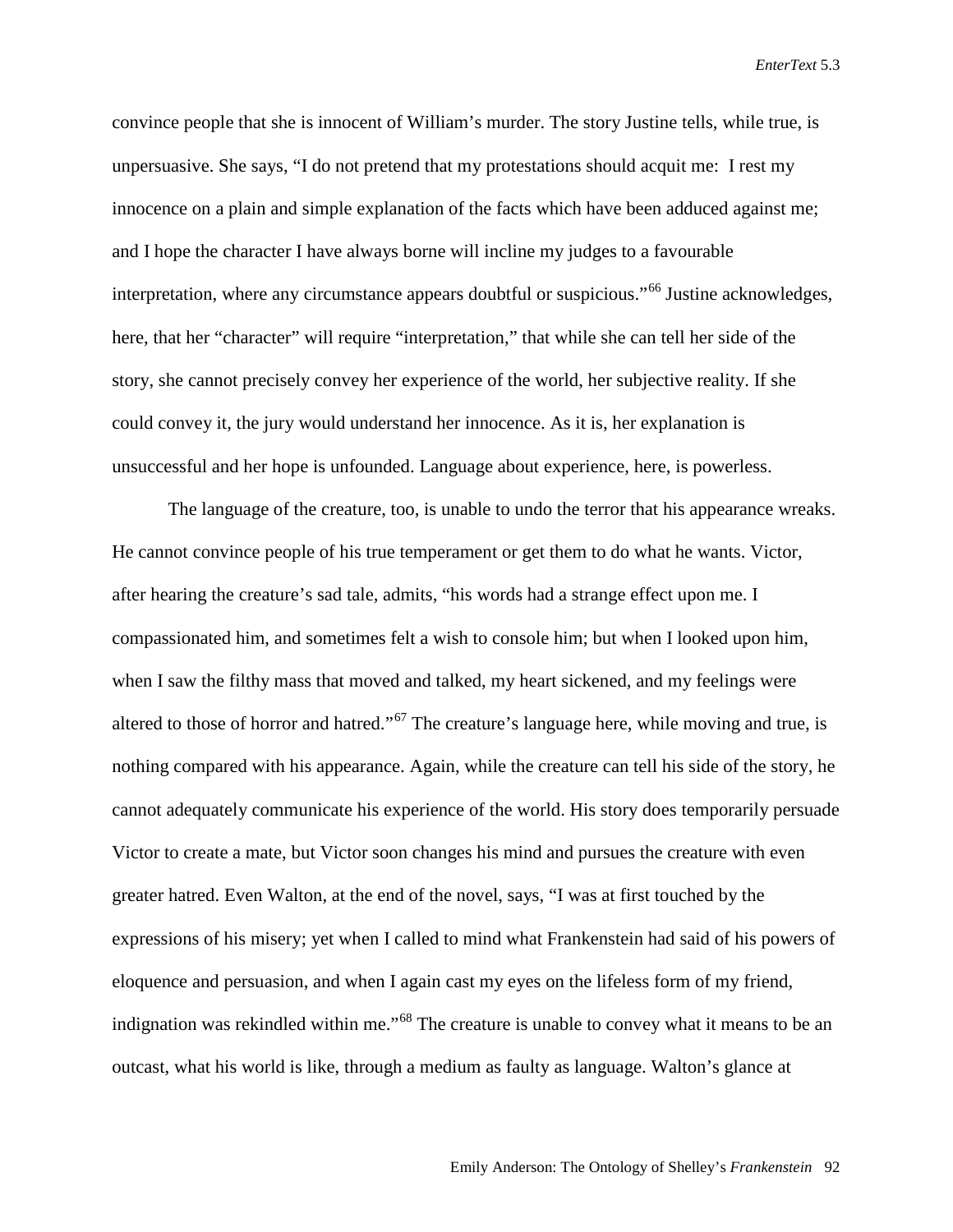Frankenstein is more powerful than the creature's plea for understanding. It turns out that language is particularly fallible when attempting to represent emotional experience or subjectivity.

"Mine has been a tale of horrors," Victor tells Walton, as he draws near the end of his tale."<sup>[69](#page-23-28)</sup> Victor is right. And the use of "horrors" here invokes the gothic tradition that *Frankenstein* is relying on and transforming. Issues of doubt and representation coalesce in *Frankenstein*, a text deeply anxious about the reliability of language. Most critics who have considered the gothic nature of Shelley's novel draw conclusions about gender, nationality, or Shelley's biography, but perhaps more important are the philosophical questions that a gothic form allows Shelley to raise. *Frankenstein* evinces doubts about the Enlightenment project of describing the world—about the ability of language to represent what is truly important: human subjectivity. The gothic novel thus becomes a site for exploring and expressing these larger cultural anxieties.

The reader is left, not just with the doubt that the novel instils, but with the strange knowledge that, in circumscribing the limits of representation, the novel has in a very real way represented the problem of the Enlightenment. And in garnering sympathy for the creature, the novel has managed to represent his struggles effectively. It is the gaps in the text—that which is absent—that manages to represent more effectively than what is present. Such irony is no consolation for the creature, however, whose murder of Elizabeth is the culmination of his revenge against Victor. Yet while his revenge is complete, his victory is not. The creature mourns Victor's death with the grief of an orphan, and then concludes that he himself has no more reason to live. What the creature wants, it turns out, is not vengeance at all, but a language powerful enough to convey to others his heartbreaking experience of the world.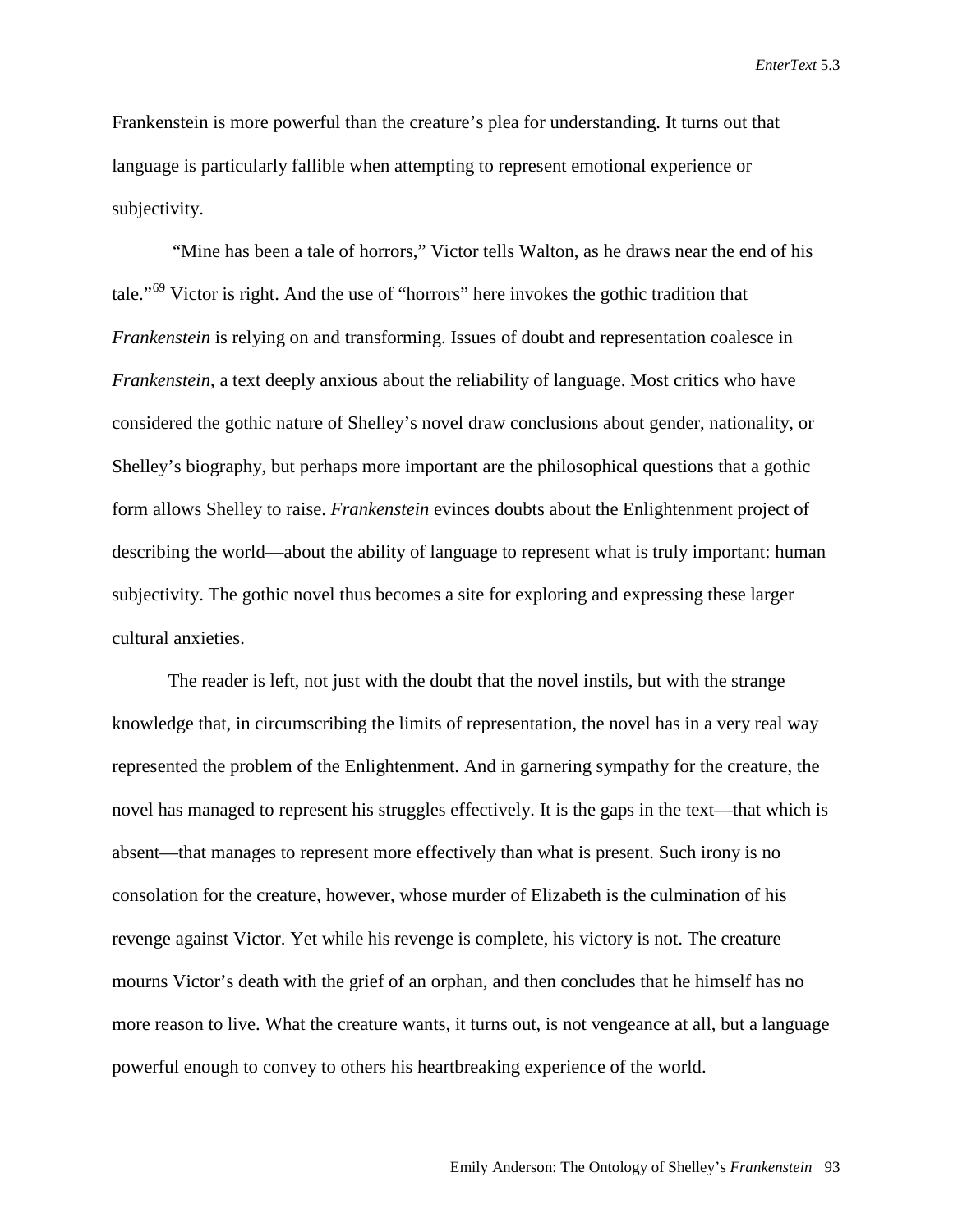1981, 665-79), 674-75.<br><sup>8</sup> Ioan Williams, ed., *Sir Walter Scott on Novelists and Fiction* (London: Routledge and Kegan Paul, 1968), 1.<br><sup>9</sup> Still, there are traces of the gothic in some of Scott's novels, places where the is apparent. In fact, Elizabeth MacAndrew argues that "some of Scott's works could also be called 'borderline' Gothic in the same sense *Caleb [Williams]* is. In some novels, he bends all his energies toward an illusion of real historical time and in these he avoids Gothic techniques. But in others he mingles legend, Scottish superstition, and 'historical' events in a manner that creates at least a Gothic atmosphere" (*The Gothic Tradition in Fiction*, New York: Columbia University Press, 1979, 143). Scott's *The Bride of Lammermoor* is a good example of the novels MacAndrew describes. Of course, these are not the novels that anticipate Victorian Realism, though many Victorian novels do mingle realist and gothic strategies. The more influential of Scott's novels were the proto-realistic ones, those I am discussing here.

<sup>10</sup> Elliot Engel and Margaret F. King, *The Victorian Novel Before Victoria: British Fiction during the Reign of William IV, 1830-37 (New York: St. Martin's Press, 1984), 30.* 

<sup>11</sup> Harry E. Shaw, *Narrating Reality: Austen, Scott, Eliot* (Ithaca: Cornell University Press, 1999), 108.<br><sup>12</sup> George Levine, *The Realistic Imagination: English Fiction from Frankenstein to Lady Chatterley (Chicago: U* 

<sup>13</sup> Walter Scott, "Review of *Emma"* (*Quarterly Review* 14, 1816), 192-93.<br><sup>14</sup> Levine, 38.<br><sup>15</sup> Shelley, 130.<br><sup>15</sup> Jerrold Hogle, "*Frankenstein* as Neo-Gothic: From the Ghost of the Counterfeit to the Monster of Abjec Tilottama Rajan and Julia M. Wright, eds., *Romanticism, History, and the Possibilities of Genre: Re-forming* 

<sup>17</sup> This use follows Tzvetan Todorov's definition of the fantastic. Todorov writes that the "fantastic occupies the duration of [an] uncertainty. Once we choose one answer or the other, we leave the fantastic for a neighboring genre, the uncanny or the marvelous. The fantastic is that hesitation experienced by a person who knows only the laws of nature, confronting an apparently supernatural event'" (*The Fantastic: A Structural Approach to a Literary Genre*, trans. Richard Howard [Ithaca: Cornell UP, 1975], 25). The uncanny is something that turns out to be natural, and the marvelous is something that turns out to be unnatural. 18 Shelley, 33-34.

<sup>19</sup> Margaret L. Carter, *Specter or Delusion? The Supernatural in Gothic Fiction* (Ann Arbor, MI: UMI Research Press, 1987), 20. Carter further explains the preternatural by saying that its "events are outside the boundaries of nature as we know it but are not supernatural in the traditional sense—the true explanation lies in scientific laws yet unknown to the majority of men" (66). 20 Mary Shelley admitted, many years after the first edition of *Frankenstein* was published, that Percy Shelley had

written the preface. That fact is not particularly relevant, here, as this inquiry is concerned only with the text's narrative and meta-narrative, not with the circumstances surrounding the production of the text.<br>
<sup>21</sup> Shelley, 3.<br>
<sup>22</sup> Ibid., 34.<br>
<sup>23</sup> Samuel Holmes Vasbinder, *Scientific Attitudes in Mary Shelley's* Frankenstein (Ann

Press, 1976).

<span id="page-21-1"></span><span id="page-21-0"></span><sup>&</sup>lt;sup>1</sup> Mary Shelley, *Frankenstein, or the Modern Prometheus: The 1818 Text* (Oxford: Oxford University Press, 1998),  $140.$ <sup>2</sup> Ibid., 165.

<sup>3</sup> George E. Haggerty, *Gothic Fiction/Gothic Form* (University Park: Pennsylvania State University Press, 1989), 30.

<sup>&</sup>lt;sup>4</sup> Tzvetan Todorov, *The Fantastic: A Structural Approach to a Literary Genre*, trans. Richard Howard (Ithaca: Cornell University Press, 1975), 31.

<sup>&</sup>lt;sup>5</sup> Susan Stewart, "The Epistemology of the Horror Story" (*Journal of American Folklore*, 95.375, 1982, 33-50), 44.<br><sup>6</sup> Elizabeth MacAndrew, *The Gothic Tradition in Fiction* (New York: Columbia University Press, 1979),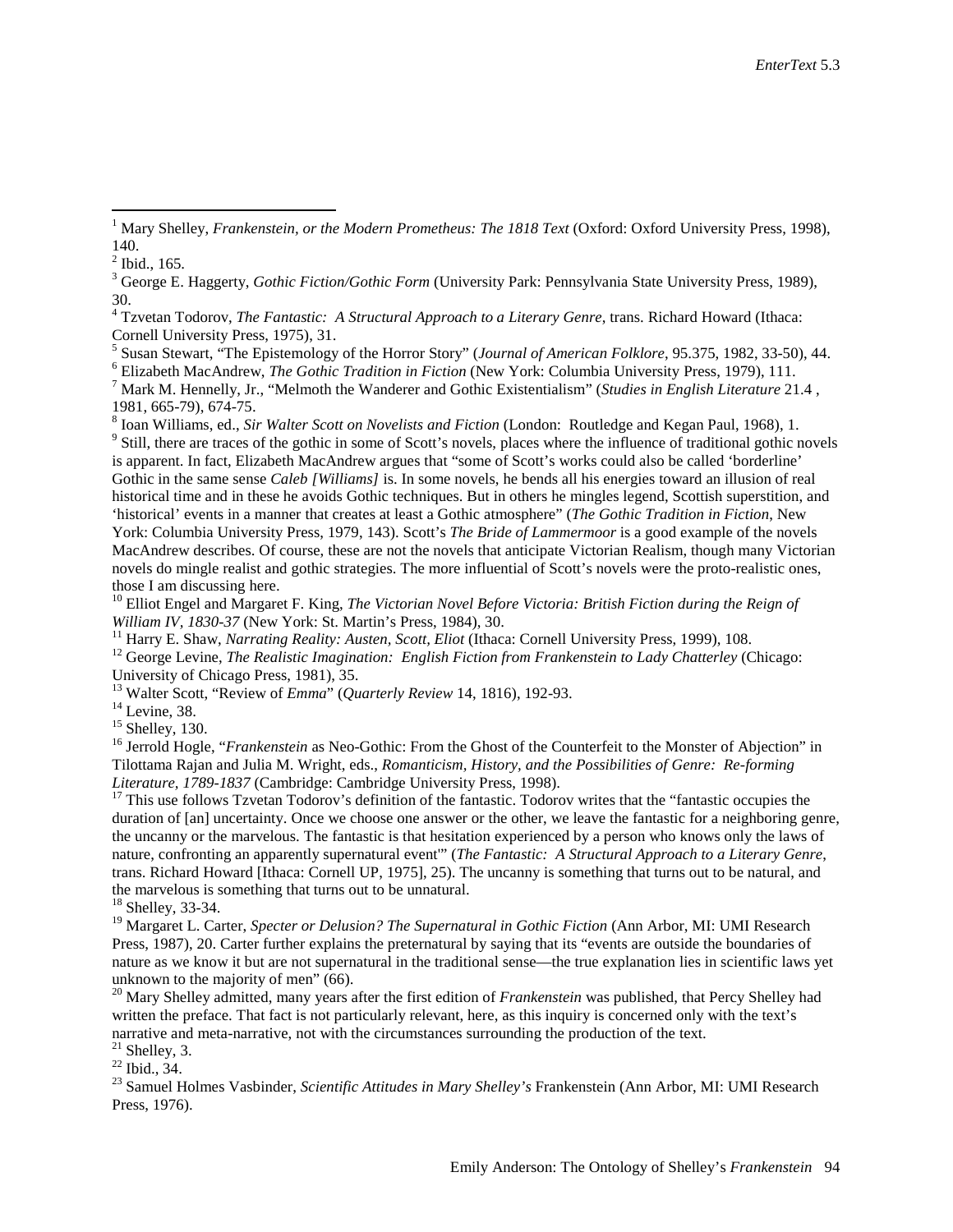<sup>24</sup> Ibid., 173-74.<br><sup>25</sup> Ibid., 150.<br><sup>26</sup> Ibid., 142.<br><sup>27</sup> Ibid., 170.<br><sup>28</sup> In the language of epistemology, we say someone knows a thing if she has a justified, true belief. In other words, a certain proposition, say, that a creature has been brought to life, must be true, the person in question must believe it to be true, and she must have good reasons for believing it to be true, in order for her to know it. If any of these criteria are not met, the person does not have knowledge, but something else, such as faith or a misapprehension. A

<span id="page-22-2"></span>

<span id="page-22-1"></span>belief may be justified either rationally or empirically.<br><sup>29</sup> Shelley, 17.<br><sup>30</sup> Ibid., 169.<br><sup>31</sup> Ibid., 59.<br><sup>32</sup> Ibid.<br><sup>33</sup> In the language of epistemology, he has an unjustified true belief.<br><sup>34</sup> He has a justified untru

<sup>39</sup> Ibid., 179.<br><sup>40</sup> Ibid., 45.<br><sup>41</sup> Ibid., 35.<br><sup>42</sup> Ibid., 38. Other examples appear in volume three, first when Frankenstein has reassumed the narrator's role, he says, "Pardon this gush of sorrow; these ineffectual words are but a slight tribute to the unexampled worth of Henry, but they soothe my heart, overflowing with the anguish which his remembrance creates. I will proceed with my tale" (130). Then again, "I must pause here; for it requires all my fortitude to recall the memory of the frightful events which I am about to relate, in proper detail to my recollection" (146). And then, "My own strength is exhausted; I must tell, in a few words, what remains of my hideous narration" (167).<br><sup>43</sup> Ibid., 99, 105.

<sup>44</sup> See Seymour Chatman for a definition and discussion of narrative filters: *Story and Discourse: Narrative Structure in Fiction and Film* (Ithaca: Cornell University Press, 1978).<br><sup>45</sup> Shelley, 34.<br><sup>46</sup> Ibid., 57.<br><sup>47</sup> Ibid., 42-43.<br><sup>48</sup> Ibid., 170.<br><sup>49</sup> Ibid., 123.

<sup>50</sup> Ibid., 173.<br><sup>51</sup> Ibid., 174.<br><sup>52</sup> Ansgar Nünning would call Frankenstein not unreliable but untrustworthy, since he reports most events accurately but then misinterprets them: "'But why will you say that I am mad?' On the Theory, History, and Signals of Unreliable Narration in British Fiction" (*AAA—Arbeiten aus Anglistik und Amerikanistik* 22.1, 1997), 83-105. I use the term "unreliable" for narrators who are both mistaken and misinterpreting.<br><sup>53</sup> Ibid., 179.<br><sup>54</sup> Ibid., 88.<br><sup>55</sup> Chris Baldick notes that "The decision to give the monster an articulate voice is Mary Shelley's most imp

subversion of the category of monstrosity. . . . For the reader of *Frankenstein*, though, as for the blind De Lacey, the visibility of the monster means nothing and his eloquence means everything for his identity" (*In* Frankenstein*'s Shadow: Myth, Monstrosity, and Nineteenth-Century Writing* [Oxford: Clarendon Press, 1987], 45). Of course, neither we nor De Lacey have any material bearing on the creature's fate.

<sup>56</sup> Peter Brooks, "'Godlike Science/Unhallowed Arts': Language, Nature, and Monstrosity" in George Levine and U. C. Knoepflmacher, eds., *The Endurance of Frankenstein* (Berkeley: University of California Press, 1979, 205-

 $\frac{57}{58}$  Shelley, 8. 58 Ibid., 39.

 $<sup>59</sup>$  Ibid., 65.</sup>

<span id="page-22-0"></span>